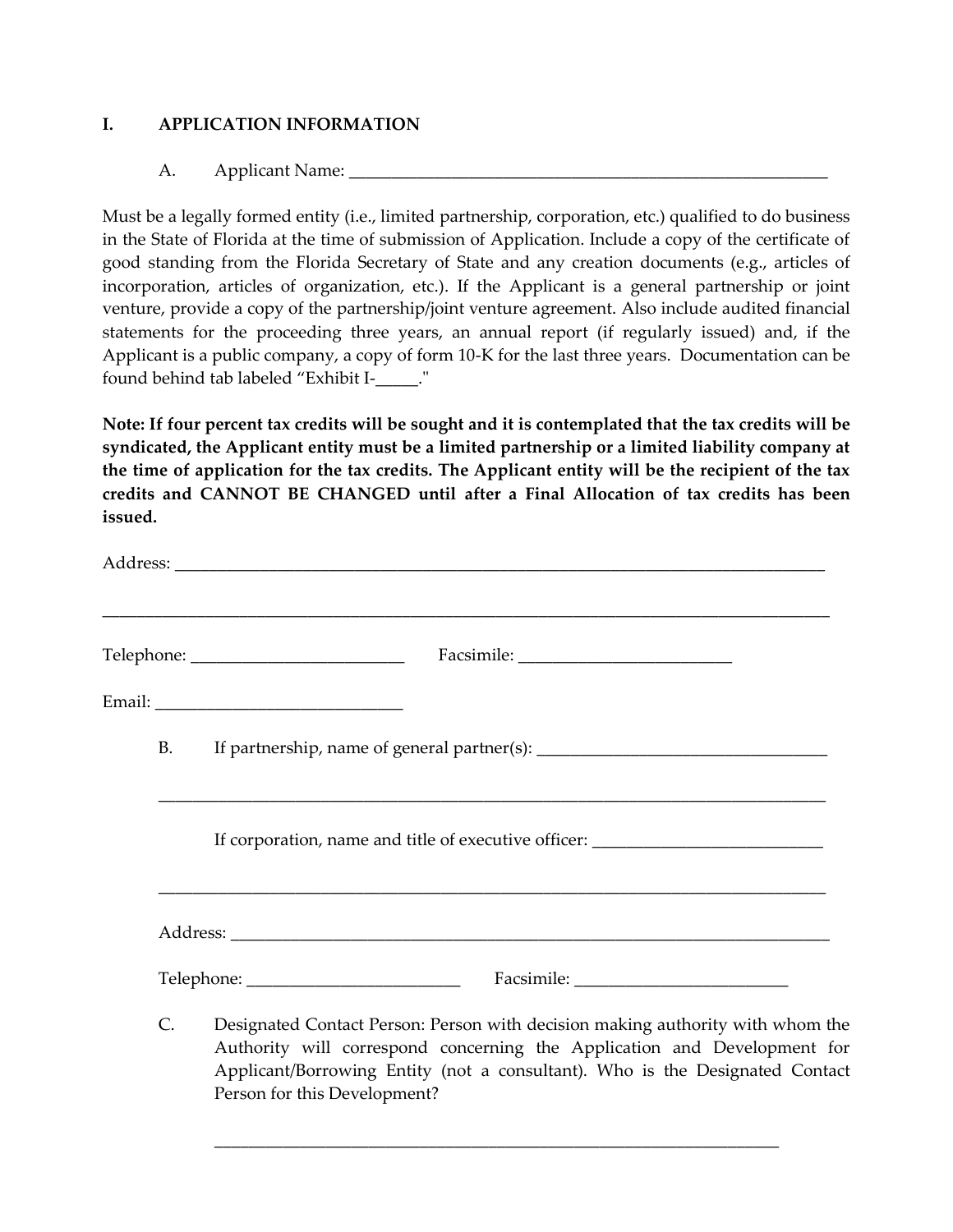| D. |                                                                    |                                                                                                                                                            | Is there a Consultant? No _________ Yes __________; If yes, provide the following:                                |                                                                                                                                       |  |  |  |  |
|----|--------------------------------------------------------------------|------------------------------------------------------------------------------------------------------------------------------------------------------------|-------------------------------------------------------------------------------------------------------------------|---------------------------------------------------------------------------------------------------------------------------------------|--|--|--|--|
|    |                                                                    |                                                                                                                                                            |                                                                                                                   |                                                                                                                                       |  |  |  |  |
|    |                                                                    |                                                                                                                                                            |                                                                                                                   |                                                                                                                                       |  |  |  |  |
|    |                                                                    |                                                                                                                                                            |                                                                                                                   |                                                                                                                                       |  |  |  |  |
|    |                                                                    |                                                                                                                                                            |                                                                                                                   |                                                                                                                                       |  |  |  |  |
|    |                                                                    |                                                                                                                                                            | Telephone: ______________________________                                                                         |                                                                                                                                       |  |  |  |  |
| Е. | Applicant's Federal Taxpayer Identification Number: 1988 1999 1999 |                                                                                                                                                            |                                                                                                                   |                                                                                                                                       |  |  |  |  |
| F. | Nonprofit Status                                                   |                                                                                                                                                            |                                                                                                                   |                                                                                                                                       |  |  |  |  |
|    | 1.                                                                 | Is the Applicant a $501(c)(3)$ non-profit organization pursuant to the Internal<br>Revenue Code? No _____ Yes _____; if "yes" provide the following items: |                                                                                                                   |                                                                                                                                       |  |  |  |  |
|    |                                                                    | a.                                                                                                                                                         | Attach evidence of non-profit status behind tab labeled "Exhibit I-                                               |                                                                                                                                       |  |  |  |  |
|    |                                                                    | b.                                                                                                                                                         | Attach evidence non-profit has been in existence for at least five<br>years behind tab labeled "Exhibit I-_____." |                                                                                                                                       |  |  |  |  |
|    |                                                                    | Attach attorney's opinions as required by the Code and evidence<br>that the nonprofit has not exceeded its allocation cap behind tab                       |                                                                                                                   |                                                                                                                                       |  |  |  |  |
|    | 2.                                                                 |                                                                                                                                                            | Is the Authority's Bond Allocation being requested? Yes ______ No _____                                           |                                                                                                                                       |  |  |  |  |
|    |                                                                    |                                                                                                                                                            | If "No", complete the following:                                                                                  |                                                                                                                                       |  |  |  |  |
|    |                                                                    | a.                                                                                                                                                         |                                                                                                                   | Attach evidence of the federal minimum set aside requirement.<br>Evidence can be found directly behind tab labeled "Exhibit I-_____." |  |  |  |  |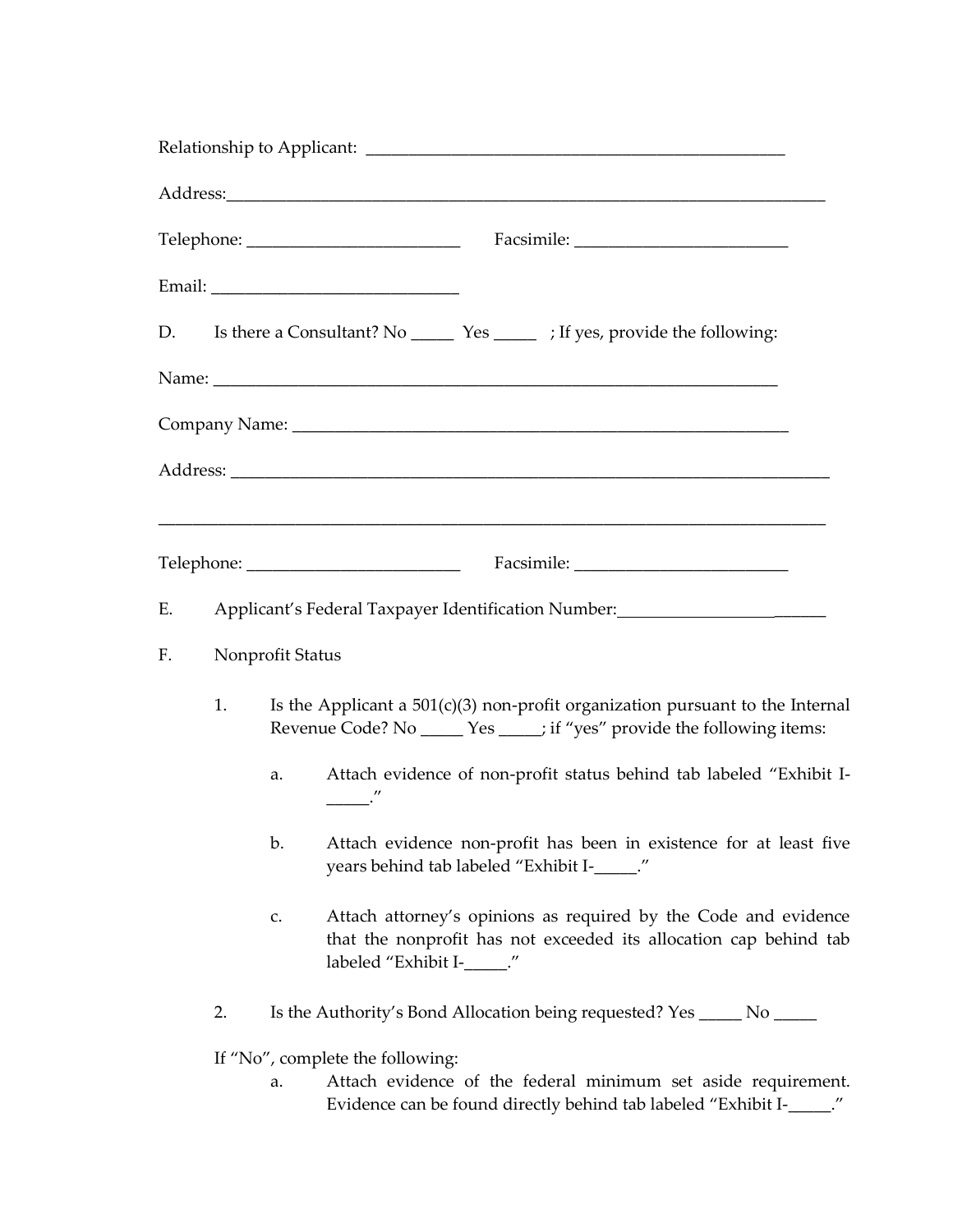#### **II. DEVELOPMENT INFORMATION**

#### A. Development Name: \_\_\_\_\_\_\_\_\_\_\_\_\_\_\_\_\_\_\_\_\_\_\_\_\_\_\_\_\_\_\_\_\_\_\_\_\_\_\_\_\_\_\_\_\_\_\_\_\_\_\_\_\_

# **Note: After Final Board Approval, Development name MAY NOT BE CHANGED OR ALTERED WITHOUT CONSENT OF THE AUTHORITY. If available, provide the actual trade, "marketing" or d/b/a name.**

B. Development Street Address/Zip Code (if new construction, give street names, city and zip code).

\_\_\_\_\_\_\_\_\_\_\_\_\_\_\_\_\_\_\_\_\_\_\_\_\_\_\_\_\_\_\_\_\_\_\_\_\_\_\_\_\_\_\_\_\_\_\_\_\_\_\_\_\_\_\_\_\_\_\_\_\_\_\_\_\_\_\_\_\_\_\_\_

\_\_\_\_\_\_\_\_\_\_\_\_\_\_\_\_\_\_\_\_\_\_\_\_\_\_\_\_\_\_\_\_\_\_\_\_\_\_\_\_\_\_\_\_\_\_\_\_\_\_\_\_\_\_\_\_\_\_\_\_\_\_\_\_\_\_\_\_\_\_\_\_

Legal description is attached behind tab labeled "Exhibit II-\_\_\_\_."

- C. Development Category and Population:
	- 1. (a) Choose all that apply:

| $\Box$ New Construction | $\Box$ Acquisition* | $\Box$ Remarketing |
|-------------------------|---------------------|--------------------|
|-------------------------|---------------------|--------------------|

□ Rehabilitation □ Refunding □ Acquisition/Rehab

(b) If acquisition, rehabilitation, or a acquisition/rehab was selected, is the Development occupied? No \_\_\_\_\_\_\_ Yes \_\_\_\_\_.

**Note: If an acquired Development is occupied, it must be in compliance with program rules at the time of the Bond Closing. Contact the Authority staff immediately for a letter of determination.**

2. Choose the category that describes the population to be served:

|    | $\Box$ Family                                                        | $\Box$ Elderly | $\Box$ Other:   |
|----|----------------------------------------------------------------------|----------------|-----------------|
| D. | Has construction begun? No ________ Yes ______; Date permits issued: |                |                 |
|    | Is the Development complete? No                                      | Yes            | Date CO issued: |

If certificates of occupancy were issued on more than one date, attach a listing of issuedates for each building directly behind tab labeled "Exhibit II".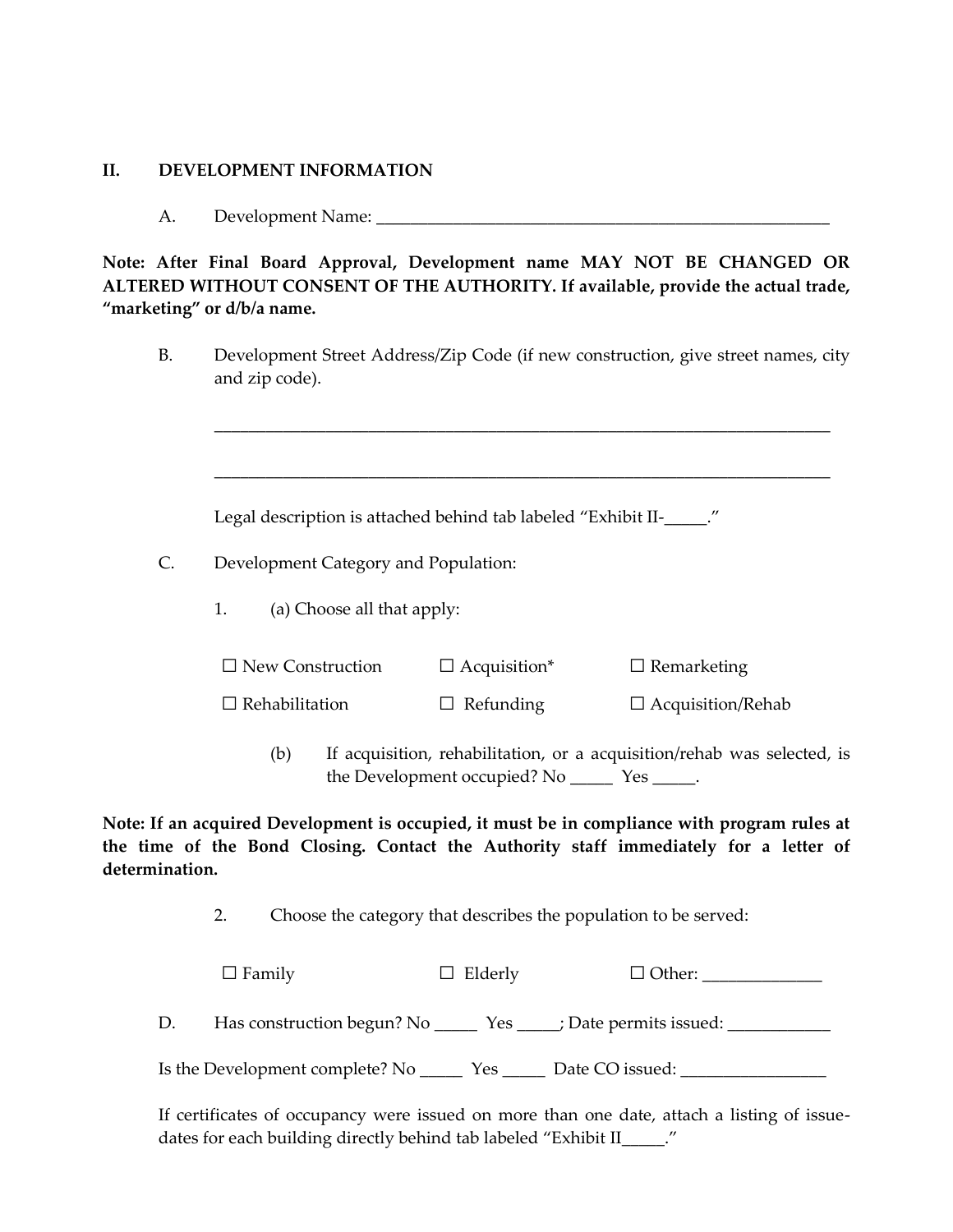If not, what is the anticipated placed-in-service date?

E. Number of Units:

Total Number of Units:  $(Market rate, Set- aside, and manager units)$ 

Number of Residential Units: \_\_\_\_\_\_\_\_\_\_\_\_\_\_\_\_ (Market rate units plus Set-Aside units)

Number of Set-Aside Units: \_\_\_\_\_\_\_\_\_\_\_\_\_\_\_\_\_\_\_\_\_

Percent of Set-Aside Units: \_\_\_\_\_\_\_\_\_\_\_\_\_\_\_\_\_\_\_\_\_\_\_ (# Set-Aside Units/#Residential Units)

F. Manager/Employee Units: Are there one or more manager or employee units in the Development?

 $No \_\_\_\_\$  Yes  $\_\_\_\$ if yes, how many?  $\_\_\_\_\$  Unit Type(s)  $\_\_\_\_\_\$ 

If so, will each unit be occupied by an income-eligible manager/employee and included in the number of units set aside? No\_\_\_\_\_\_\_\_\_\_\_ Yes\_\_\_\_\_\_\_. If included in set-aside, it must be used in all calculations for number of units, e.g. in rent charts, pro formas, etc. NOTE: If manager/employee unit(s) is exempt from HC rent restrictions, the unit rent should be calculated as if it were a market rate unit.

G. Breakdown of units by square footage and monthly rent charged. All units in the Development must be listed INCLUDING all manager/employee units. Indicate manager/employee units with an asterisk.

|          |            |          | # of Units |           | Monthly   | Less Utility   | Net Rent |         |
|----------|------------|----------|------------|-----------|-----------|----------------|----------|---------|
| $#$ of   |            | Square   | Per        | % of Area | Gross     | allowance (For | for Set- | Monthly |
| Bedrooms | # of Baths | Feet Per | Bedroom    | Median    | Rent for  | HC.            | Aside    | Market  |
| Per Unit | Per Unit   | Unit     | Type       | Income    | Set-Aside | Developments   | Units    | Rent+   |
|          |            |          |            |           |           |                |          |         |
|          |            |          |            |           |           |                |          |         |
|          |            |          |            |           |           |                |          |         |
|          |            |          |            |           |           |                |          |         |
|          |            |          |            |           |           |                |          |         |
|          |            |          |            |           |           |                |          |         |
|          |            |          |            |           |           |                |          |         |
|          |            |          |            |           |           |                |          |         |
|          |            |          |            |           |           |                |          |         |

\* NOTE: For any Development anticipating the use of tax credits, gross rents include the rent plus the allowance for resident-paid utilities for set-aside units. These rents may not exceed the allowable rents for the chosen set-aside as shown on the applicable rent charts included in the Tax Credit Application Package. Rents will be capped based on set-aside chosen.

+ NOTE: Answer for market rate units only.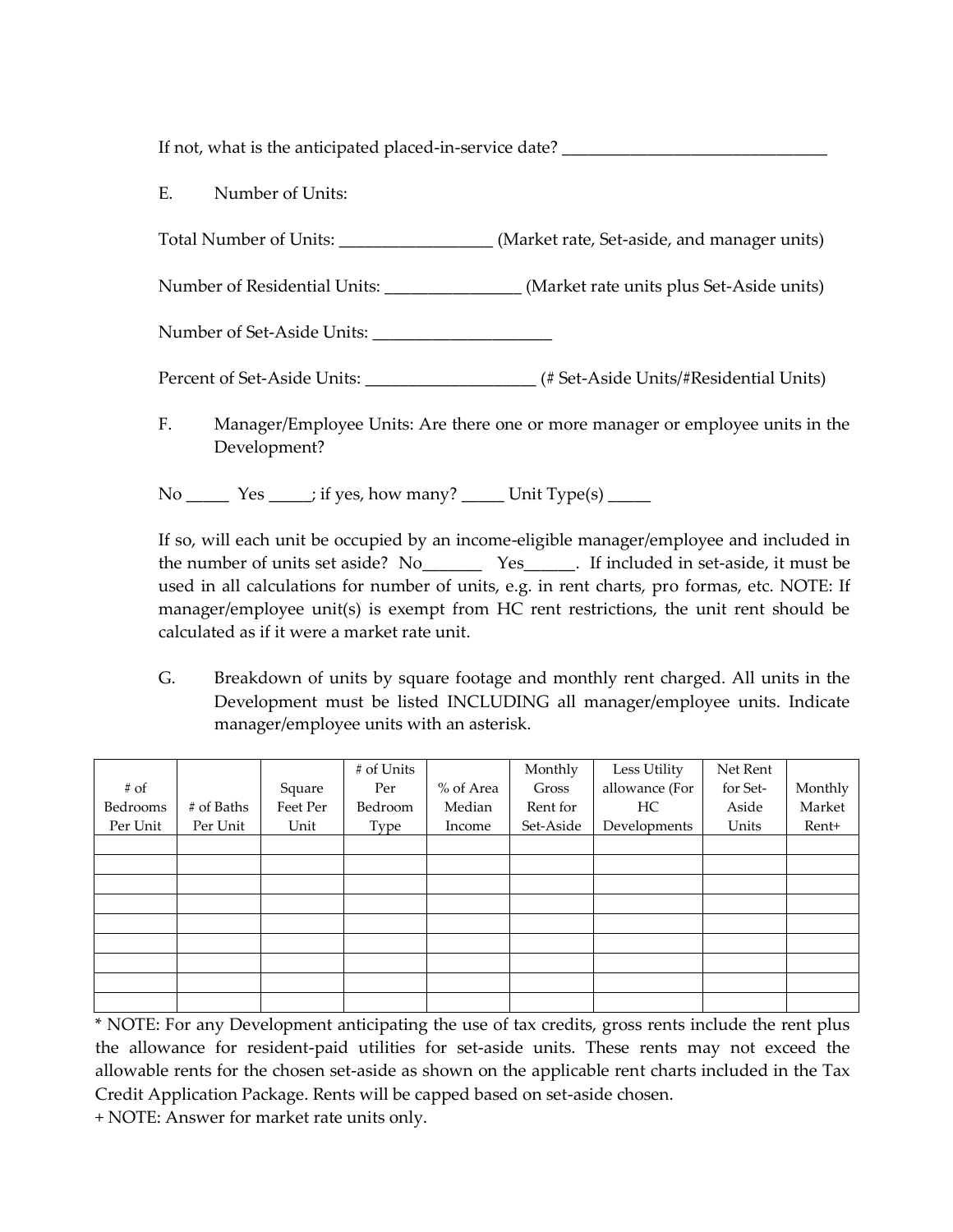- H. Minimum Set-Aside Required for Tax Exempt Bond Financing. CHOOSE ONLY ONE:
- $\Box$  20% of units at 50% of area median income
- $\Box$  40% of units at 60% of area median income
- I. Public Policy Issues:
	- 1. The Applicant agrees to abide by the set-asides described in this application for \_\_\_\_\_ years with a minimum of 50 years.
	- 2. Describe in detail all resident programs and activities that will be provided by the Applicant. Each program selected by the Applicant will be made a part of the Land Use Restriction Agreement, and must be described behind tab labeled "Exhibit II-\_\_\_\_\_." Developments that include a mix of elderly and non elderly units must provide all resident programs provided for both elderly and non-elderly Developments. The resident programs encouraged to be provided are:
		- a. **All Applicants** are encouraged to provide the following Resident programs but must provide a minimum of five (5) programs. The Authority reserves the right to negotiate resident services to be provided based on the characteristics/needs of a particular Development:

□ **Health Care – (Strongly Encouraged) –** Regularly scheduled visits by health care professionals such as nurses, doctors, or other licensed care providers. At a minimum, the following services must be provided at no cost to the resident: health screening, flu shots, vision and hearing tests. Regularly scheduled is defined as not less often than once each quarter. On-site space must be provided.

□ **Resident Activities – (Strongly Encouraged) –** Regularly scheduled, specified activities, planned, arranged, managed, and paid for by the Applicant or its management agent as an integral part of the management plan. The Applicant must develop and execute a comprehensive plan of varied activities such as holiday or special occasion parties, community picnics or cookouts, newsletters, children's special functions, etc., to bring the resident together, foster a sense of community, and encourage community pride.

□ **On Site Voter Registration – (Strongly Encouraged) –** The Applicant or its Management Agent shall work with the County Supervisor of Elections to arrange on-site voter registration. The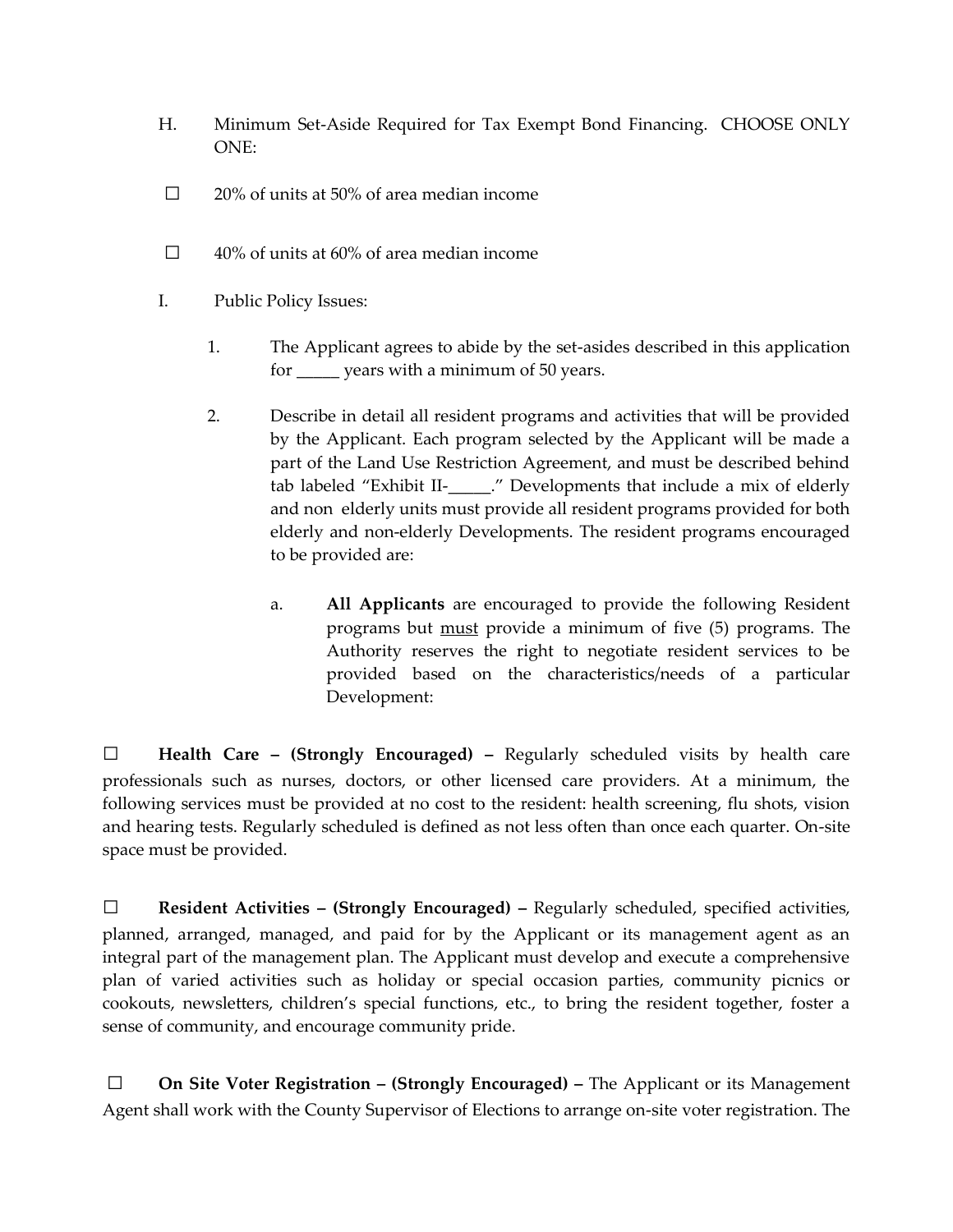registration shall be at least quarterly, and shall be during weekend and other traditionally nonwork times.

□ **Financial Counseling – (Strongly Encouraged) –** If provided, this service must be provided by the Applicant or its Management Agent at no cost to the resident. Financial counseling must include the following components; must be regularly scheduled, not less often than once each quarter; must be free of charge to the residents; must include tax preparation assistance by qualified professionals; must include educational workshops on such topics as "Learning to Budget", "Handling Personal Finances", or "Comparison Shopping for the Consumer".

□ **Computer Training –** This training is made in conjunction with the requirement that the Applicant commit one computer for every 50 units, with software and internet access. The Applicant must provide quarterly, on-site training classes, on basic computer skills such as word processing and spreadsheets to the residents.

□ **English as a Second Language –** Applicant shall make available, at no cost to the resident, a literacy tutor(s) to provide weekly English lessons to residents in private space on-site.

□ **Swimming Lessons –** The Applicant or its Management Agent shall provide on-site swimming lessons for children or adults, at no cost to the resident, at least three times each year.

□ **Life Safety Training –** The Applicant or its Management Agent shall provide on-site courses such as fire safety, first aid (including CPR), etc. at least twice each year, at no cost to the resident.

□ **Health and Nutrition Classes –** The Applicant or its Management Agent shall provide onsite classes, at no cost to the resident, at least 8 hours per year.

□ **Day Care –** either:

- □ Day care facility for children or adults on-site, or
- $\Box$  A discount of at least 20% at a day care facility for children or adults within 3 miles of the Development.

□ **Case Management/Residential Stabilization/Services –** This service must be provided by a qualified social worker at no cost to the resident. This program requires that the following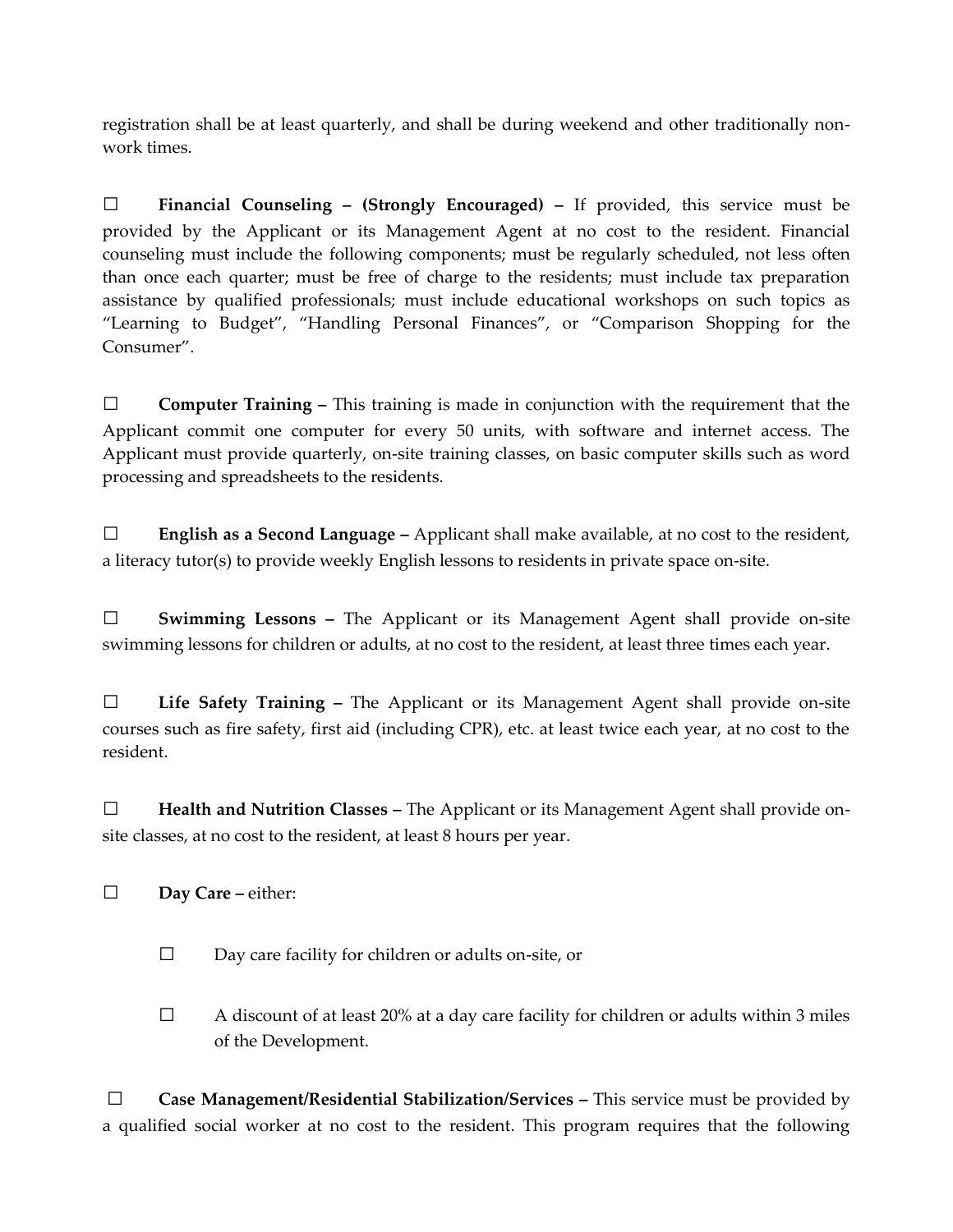services be made available on-site no less often than once a week: crisis intervention, individual and family needs assessment, problem solving and planning, appropriate information and referral to community resources and services based on need, mo9nitoring of ongoing ability to retain selfsufficiency, and advocacy to assist clients in securing needed resources.

> b. **Applicants in connection with Elderly Developments** are encouraged to provide the following Resident programs but must provide a minimum of two (2) programs. . The Authority reserves the right to negotiate resident services to be provided based on the characteristics/needs of a particular Development:

□ **Resident Assurance Check-In Program – (Strongly Encouraged) –** Applicant must provide and use an established system for checking in with each resident on a predetermined basis not less than once per day. Residents may opt out of this program with a written certification that they chose not to participate.

□ **Daily Activities – (Strongly Encouraged) –** Applicant or its Management Agent must provide supervised, structured activities at least five days per week. Activities must be on-site and at no charge to the residents.

□ **Meals –** Applicant must pay for daily, at least one meal per day, delivery and cost of meals to the residents or provide for the daily preparation and serving of meals in a designated common on-site facility. Programs such as "Meals on Wheels" will not qualify for points because Applicant is not providing the service.

- $\Box$  Applicant will provide for delivery and cost of daily meals (at least one meal per day) to be served in a designated common facility located on-site; or
- $\Box$  Applicant will arrange for daily meals, at least one meal per day, to be delivered to the residents at no cost to the residents.

□ **Private Transportation for the Development –** The Applicant or its Management Agent, at no cost to the resident, must provide a qualified driver and have a safe and serviceable vehicle that can transport residents to off-site locations for such things as medical appointments, public service facilities, and/or educational or social activities. A nearby bus stop or access to programs such as "Dial a Ride" will not be acceptable for purposes of this commitment.

□ **Assistance with Light Housekeeping, Shopping and/or Laundry –** Applicant must provide weekly assistance with at least two of the following: (1) light housekeeping, and/or (2) grocery shopping, and/or (3) laundry, at a rate which is at least 25% lower than market.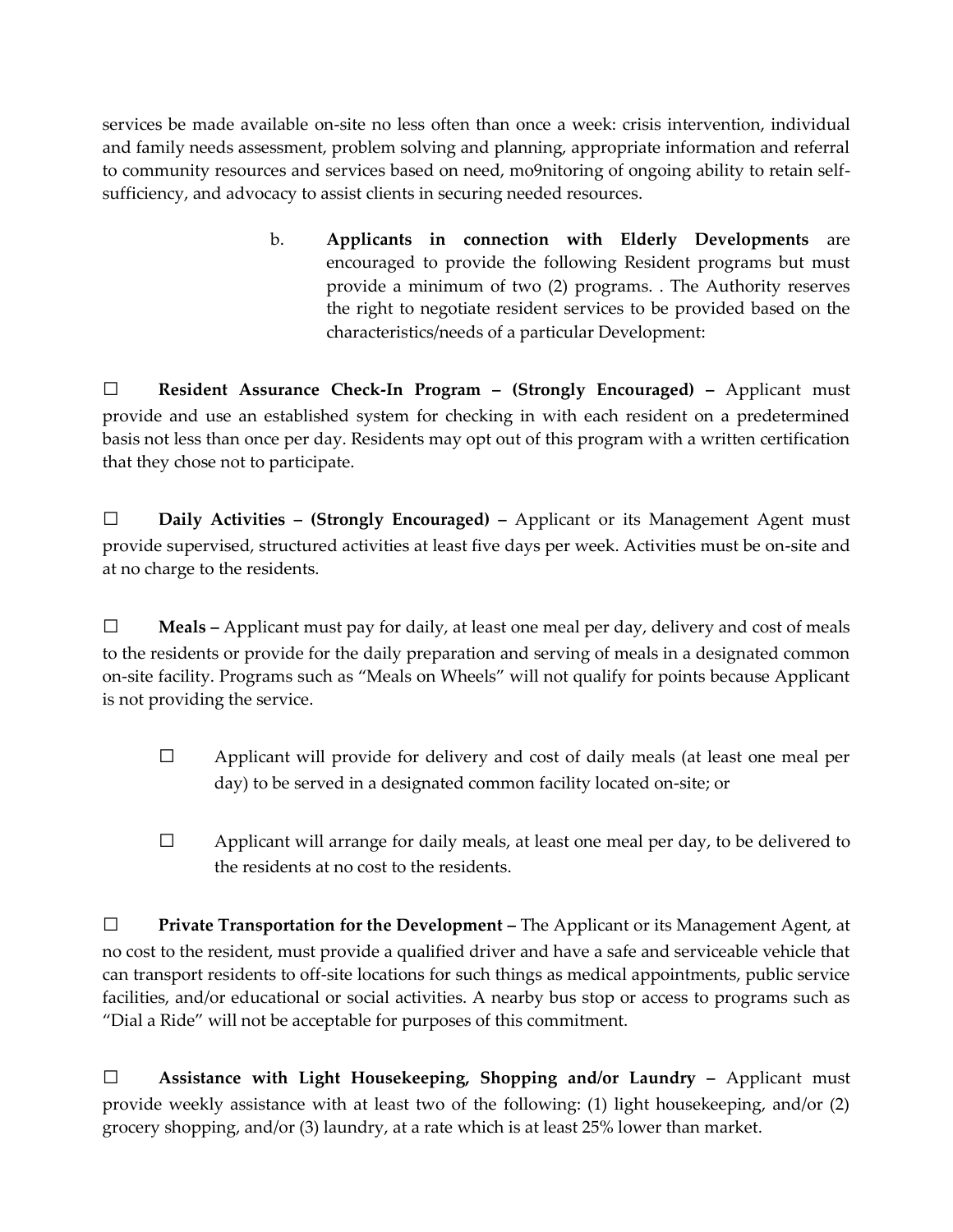□ **Manager On-Call 24 Hours Per Day –** Applicant must provide a manager and/or security guard on the Development's premise at all times who is available and accessible to the residents 24 hours per day, seven days per week.

> c. Applicants in connection with Non-Elderly Developments are encouraged to provide the following Resident programs but must provide a minimum of three (3) programs which will be approved by the Authority and Financial Advisor (Authority reserves the right to negotiate resident services to be provided based on the characteristics/needs of a particular Development):

□ **Homeownership Opportunity Program – (Strongly Encouraged) –** If offered, Applicant must provide a homeownership opportunity program available to all residents in compliance with their current lease. The program must set aside 5% of the resident's gross rent toward a downpayment for that resident when the resident moves from the Development into homeownership. The resident may be suspended from the program during the period of a lease if the resident violates any provision of the lease. Upon renewal of the lease, the resident must be reinstated into the program for the period of that renewal, with suspension permitted under the same terms as discussed above. The homeownership opportunity program must also include financial counseling for all residents, with emphasis on credit counseling and other items necessary for successful purchase of, and maintenance of a home.

□ **First Time Homebuyer Seminars – (Strongly Encouraged) –** Applicant must arrange for and provide at no cost to the resident, in conjunction with local realtors or lending institutions, semiannual on-site seminars for residents interested in becoming homeowners.

□ **Welfare to Work or Self-Sufficiency Programs – (Strongly Encouraged) –** Applicant must participate in welfare to work or self-sufficiency programs by implementing marketing strategies that actively seek residents who are participating in or who have successfully completed the training provided by these types of programs.

□ **After School Program for Children –** Applicant or its Management Agent must provide daily, supervised, structured, age-appropriate activities for children during the after-school hours. Activities must be on-site and at no charge to the residents.

□ **Literacy Training –** Applicant must make available, at no cost to the resident, a literacy tutor(s) to provide weekly literacy lessons to residents in private space on-site.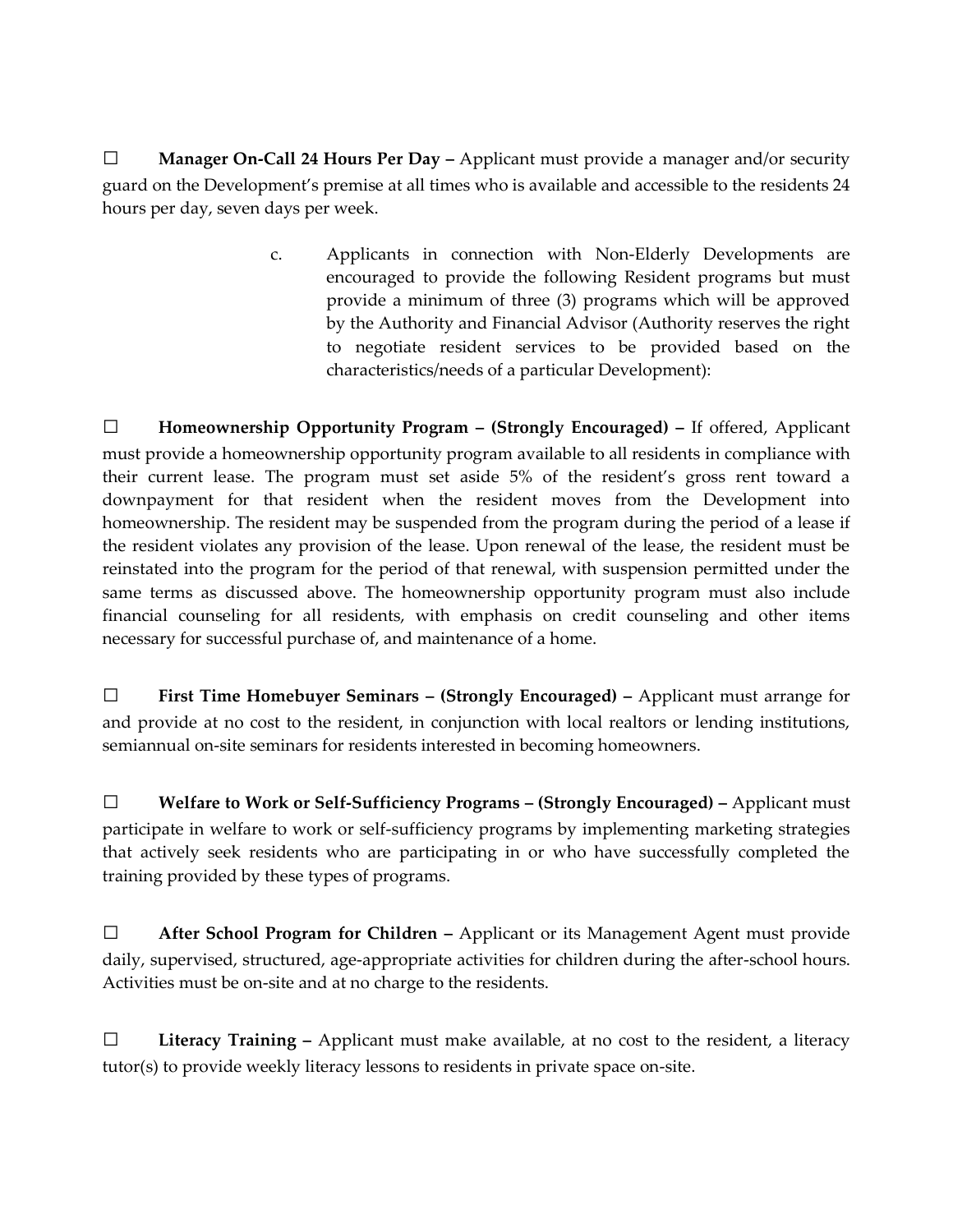□ **Job Training –** Applicant must provide, at no cost to the resident, regularly scheduled classes in typing, computer literacy, secretarial skills or other useful job skills. Regularly scheduled means not less often than once each quarter.

- 3. Describe in detail all design and other physical amenities that provide enhanced quality of life, energy efficiency, increased security, handicapped accessibility, or other features. Each feature selected by the Applicant will be made a part of the Land Use Restriction Agreement, and must be described behind tab labeled "Exhibit II-\_\_\_\_\_." Developments that include a mix of elderly and non-elderly units must provide design features for both elderly and non-elderly units must provide design features for both elderly and non-elderly Developments. The design and amenity features to be provided are:
	- a. In addition to meeting all building code, Fair Housing Act, and Americans with Disabilities Act Requirements, the following items are required:
		- Air conditioning (window units are not allowed), in all units;
		- Dishwasher, in all new construction units;
		- Garbage Disposal, in all new construction units;
		- Cable TV Hook-Up, in all units;
		- At least two full bathrooms in all 3 bedroom or larger new construction units;
		- At least 1 and 1/2 bathrooms (one full bath and one with at least a toilet and sink) in all new construction 2 bedroom units;
		- Minimum square footage requirements for all new construction units of 700 square feet (one bedroom), 900 square feet (two bedroom), 1150 square feet (three bedroom), and 1300 square feet (four bedroom or greater);
		- Full sized appliances in all units;
		- Bathtub in at least one bathroom in new construction non-elderly units.
	- b. For New Construction Units, the Applicant may select items from the following list. The selected items must total 25 points:
	- □ Window Treatments (mini-blinds, curtains, vertical blinds) inside each unit- identify treatment (3 points)
	- $\Box$  30 Year Expected Life Roofing on all Buildings (5 points)
	- $\square$  Gated community with "carded" entry or security guard, or if midor-high-rise, "carded" secure entry to building (4 points)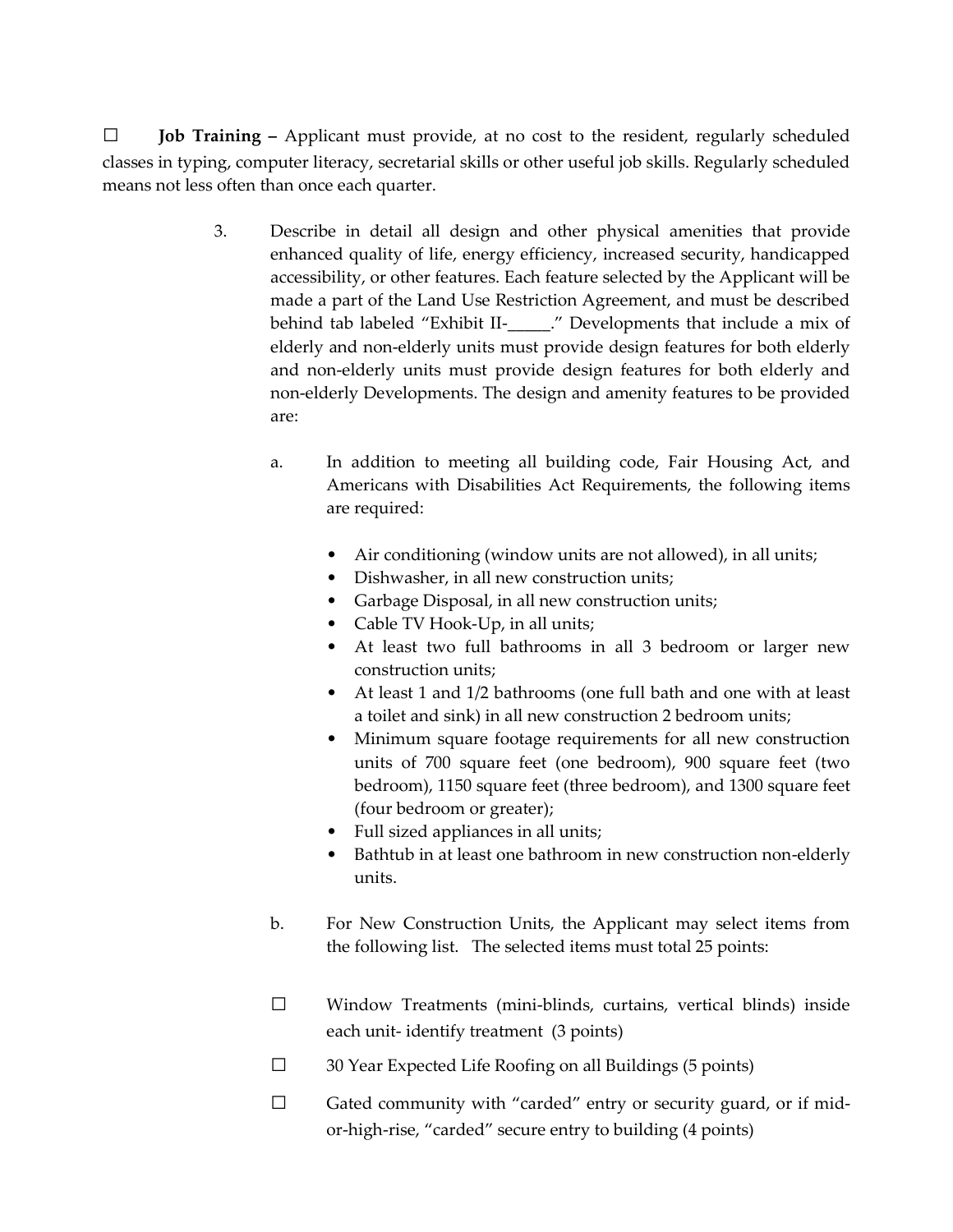- $\square$  Exterior Finish -stucco or cementious siding (3 points check choice)
- □ Ceramic tile Bathroom Floors (2 points)
- □ Microwave Oven (3 points)
- $\Box$  Marble Window Sills (3 points)
- $\square$  Fire Sprinklers in All Units (5 points)
- $\Box$  Steel entry door frames (2 points)
- $\Box$  Termite prevention/detection system (2 points)
- $\square$  Built-in computer desks (2 points)
- $\Box$  Exterior lighting (3 points)
- □ Double compartment kitchen sink (1 point)
- $\square$  Laundry Hook-ups and space for washer/dryer inside each unit (3 points)
- c. For Rehabilitation of Existing Development, the Applicant may select items form the following list. The selected items must total 25 points:
- $\square$  Laundry Hook-ups and space for washer/dryer inside each unit (3) Points)
- □ Window Treatments (mini-blinds, curtains, vertical blinds) inside each unit –identify treatment: (3 points)
- □ 30-Year Expected Life Roofing on all Buildings (4 points)
- $\Box$  Gated community with "carded" entry or security guard, or if midor-high rise, "carded" secure entry to building (3 points)
- □ Ceramic Tile Bathroom Floors (2 points)
- □ Microwave Oven (3 points) Marble
- $\Box$  Window Sills (3 points)
- $\Box$  Fire Sprinklers in All Units (4 points)
- $\square$  Dishwasher inside each unit (3 points)
- $\Box$  Garbage disposals inside each unit (3 points)
- $\Box$  Steel entry door frames (2 points)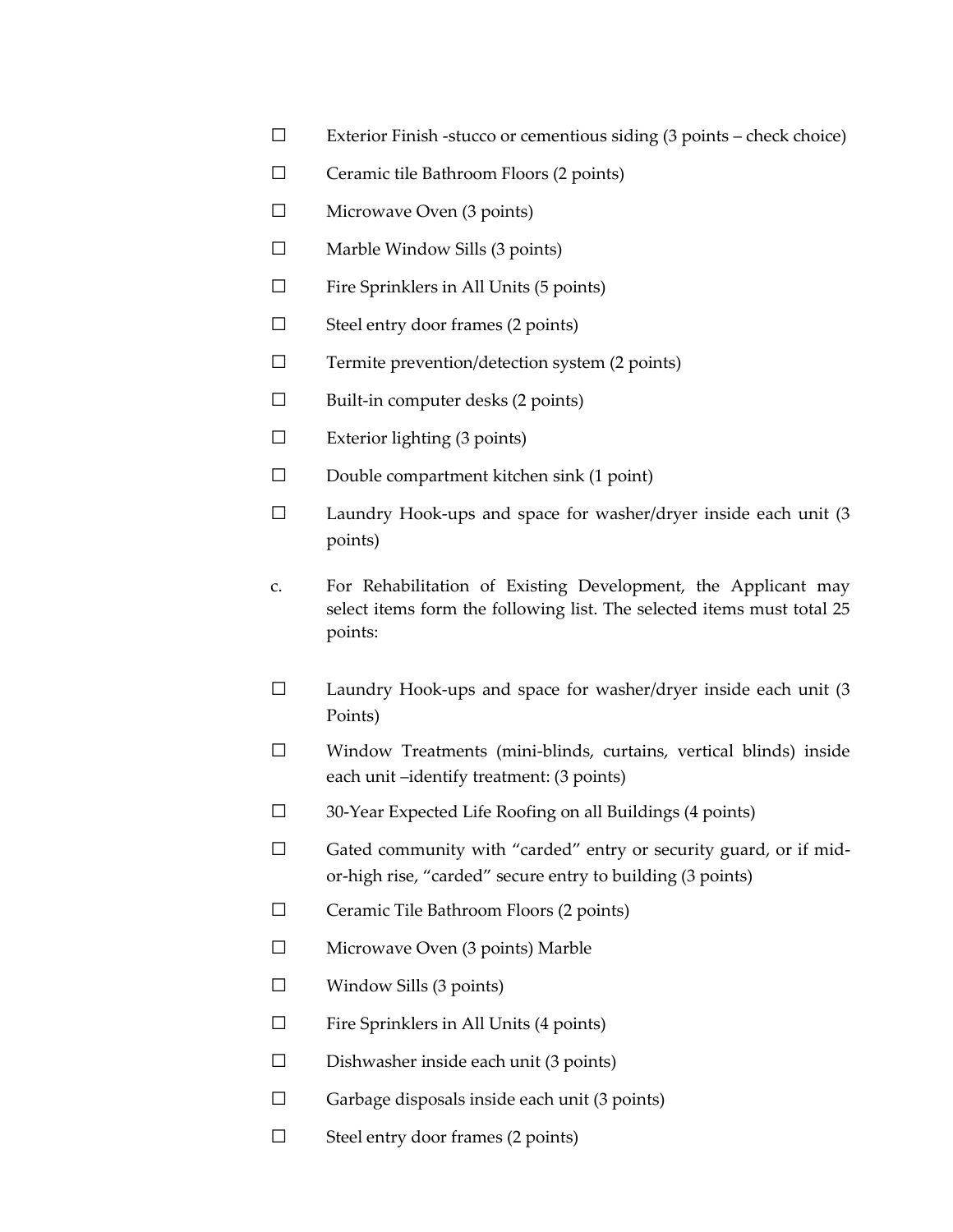- $\Box$  Termite prevention/detection system (2 points)
- $\square$  Built in computer desks (2 points)
- $\square$  Exterior lighting (3 points)
- $\square$  Double compartment kitchen sink (1 point)
- d. For Elderly Developments or Developments with elderly units, the Applicant may select from the following list. The selected items must be on-site and total 16 points (2 points each):
- $\square$  Emergency call service in all elderly units
- □ Hairdresser Shop or Barber Shop on site
- □ Laundry facilities available on every floor
- $\Box$  All bathrooms in elderly units handicapped accessible with grabbars per ANSI Requirements
- $\square$  Public transportation within 150 feet of property (or elderly building if mixed family-elderly)
- $\square$  Exercise room with appropriate equipment
- □ Community center or clubhouse
- □ Swimming pool
- □ Covered picnic area with at least three permanent picnic tables and a permanent outdoor grill
- □ Outside recreation facility (such as shuffleboard court, putting green, tennis court). Identify facility:
- □ Library consisting of a minimum of 100 books and 5 magazine subscriptions
- e. For Non-Elderly Developments, or Developments with non-elderly units, the Applicant may select from the following list. The selected items must be on-site and total 16 points (2 points each):
- $\square$  Exercise room with appropriate equipment
- □ Community center or clubhouse
- □ Swimming pool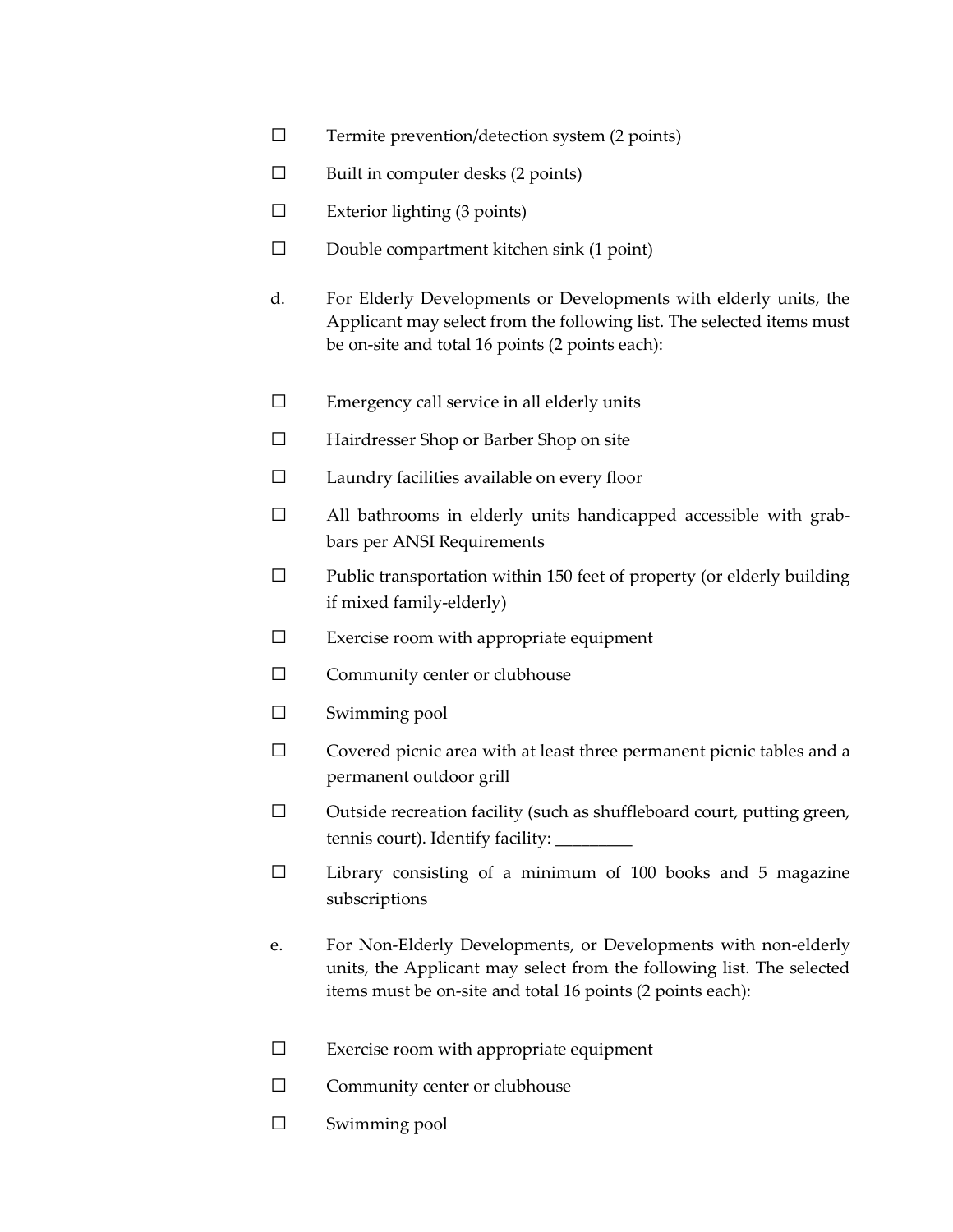- □ Playground/tot lot (must be sized in proportion to Development's size and expected resident population with age-appropriate equipment
- $\Box$  Car care area (for car cleaning/washing)
- $\square$  Childcare facility located within three miles of the property
- $\Box$  Public transportation located within one-half mile of the property
- $\Box$  Library/study room consisting of a minimum of 100 books and 5 magazine subscriptions
- □ Two or more parking spaces per unit

\_\_\_\_\_\_\_\_\_\_\_\_\_\_\_\_\_\_\_\_\_\_\_\_\_\_\_\_\_\_\_\_\_\_\_\_\_\_

- □ Outside recreation area for older children (such as basketball court, tennis court, volleyball court, etc.). Identify facility:
- f. Energy Conservation Features for all units in the Development (Maximum available points for this category is 9 points):

(1) Heating – Applicant may select only one of the following three items:

 $\Box$  Heat pump with a minimum HSPF of 8.2 instead of electric resistance (1 point)

 $\Box$  Heat pump with a minimum HSPF of 8.5 instead of electric resistance (2 points)

 $\Box$  Gas hydronic combo unit HVAC (2 points)

(2) Cooling – Applicant may select only one of the following three items:

 $\Box$  Air conditioning with a minimum SEER rating of 14 (1 point)

- $\Box$  Air conditioning with a minimum SEER rating of 15 (2 points)
- $\Box$  Air conditioning with a SEER rating of 16 or better (3 points)

(3) Water Heating – Applicant may select only one of the following three items:

 $\Box$  Gas water heater with energy factor of .61 or better (1 point)

- $\Box$  Electric water heater with energy factor of .93 or better (1 point)
- $\Box$  Tankless gas water heater (2 points)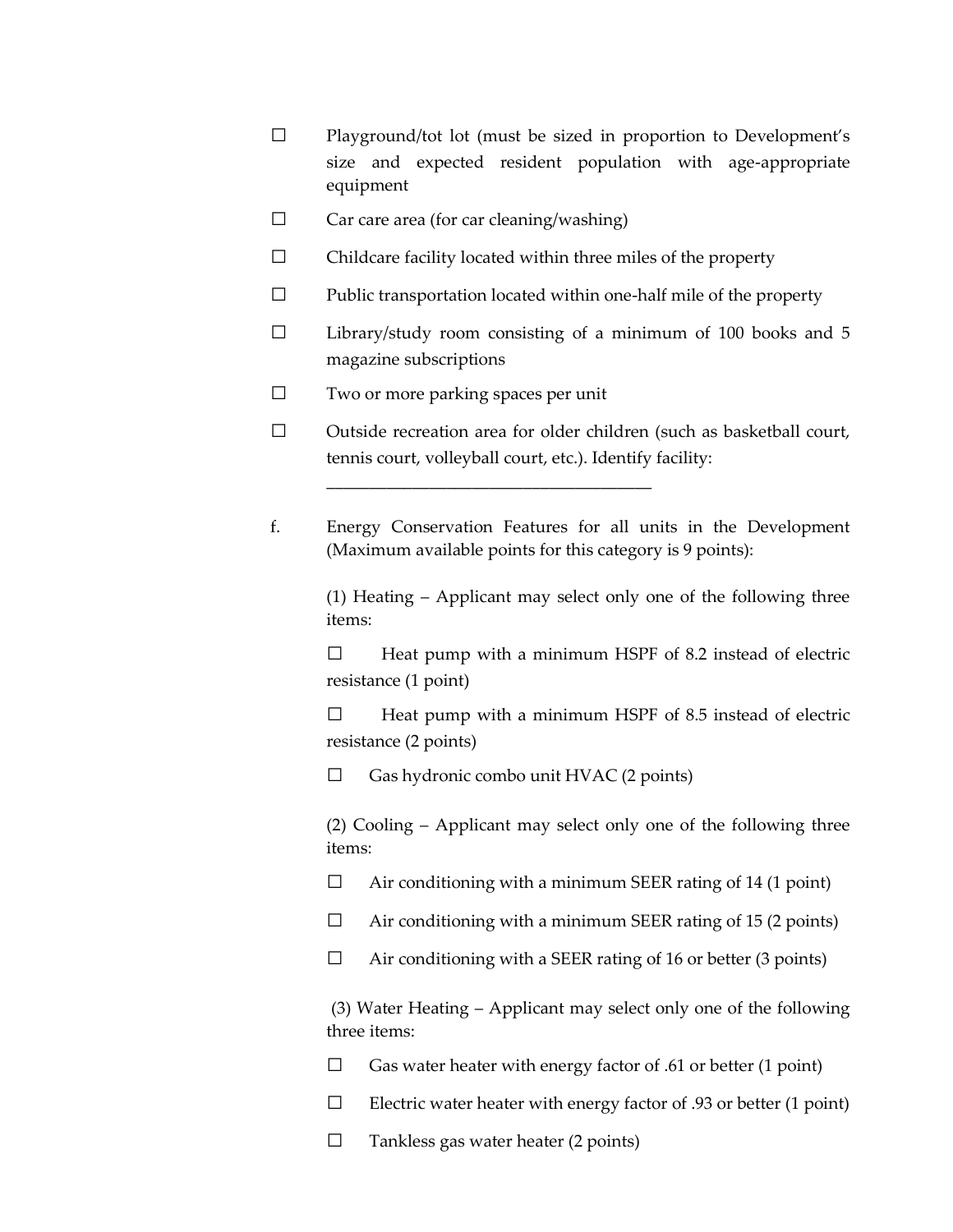(4) Insulation – Wall insulation ratings are determined by the insulation material only, not the wall assembly materials. For mixedtype construction, the Applicant may only select the insulation option for the construction type that comprises 51 percent or more of the proposed Development.

(a) Frame built construction (Applicant may select only one of the following two items):

 $\Box$  Wall insulation of a minimum of R-13 (1 point)

 $\Box$  Wall insulation of R-15 or better (2 points)

(b) Masonry/concrete block construction (Applicant may select only one of the following two items):

 $\Box$  Wall insulation of a minimum of R-7 (1 point)

 $\Box$  Wall insulation of R-10 or better (2 points)

In addition, Applicant may select only one of the following two items:

 $\Box$  Attic insulation of R-30 or better (1 point)

 $\square$  Insulation of R-19 with radiant barrier on top floor only (1 point)

(5) Windows (excluding windows on doors and sidelights) – Applicant may select only one of the following five items:

 $\Box$  Solar screens on all west and east facing windows (1 point)

 $\Box$  Double-pane glass on all windows (2 points)

 $\Box$  All windows double-pane with minimum solar heat gain coefficient of  $\leq$  .50 and minimum of .75 U Value (2 points)

□ All windows single-pane with minimum solar heat gain coefficient of .58 or better (2 points)

□ All windows single-pane with shading coefficient of .67 or better (2 points)

(6) Energy Star Appliances:

 $\square$  Energy Star certified refrigerator and dishwasher in each unit (1 point)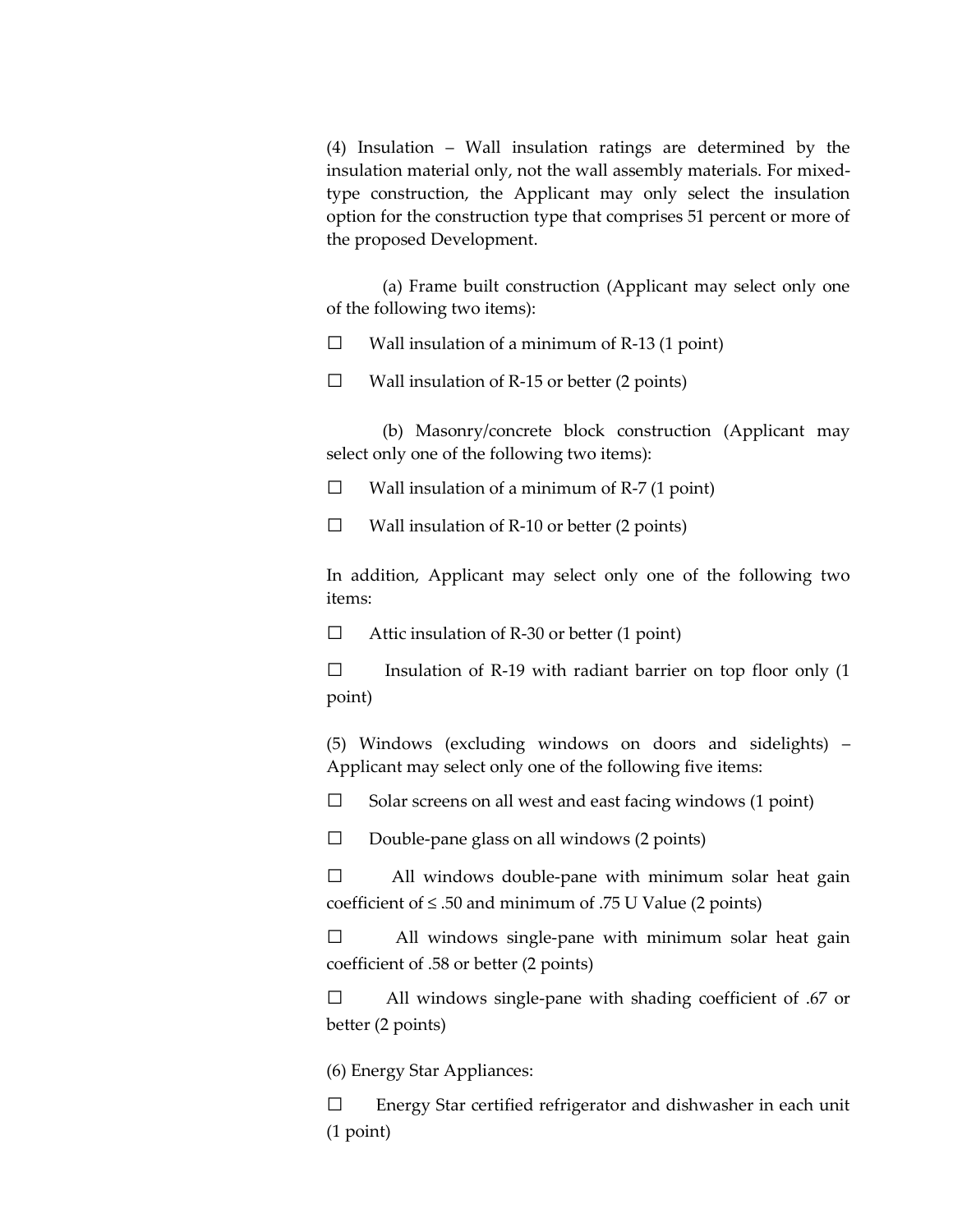$\square$  Ceiling fans in all bedrooms and living area in each unit  $(2 \square)$ points)

| J.<br>Development Buildings. |  |
|------------------------------|--|
|------------------------------|--|

|  | Give number of buildings with dwelling units: |  |  |
|--|-----------------------------------------------|--|--|
|  |                                               |  |  |

2. Total number of buildings in Development: \_\_\_\_\_\_\_\_\_\_\_\_\_\_\_\_\_\_\_\_\_\_\_\_\_\_\_\_\_\_\_\_\_\_\_

3. Describe ALL non-residential buildings, including size (square feet) of each, including specific size of clubhouse: \_\_\_\_\_\_\_\_\_\_\_\_\_\_\_\_\_\_\_\_\_\_\_\_\_

\_\_\_\_\_\_\_\_\_\_\_\_\_\_\_\_\_\_\_\_\_\_\_\_\_\_\_\_\_\_\_\_\_\_\_\_\_\_\_\_\_\_\_\_\_\_\_\_\_\_\_\_\_\_\_\_\_\_\_\_

4. Total square feet in Development (all buildings):\_\_\_\_\_\_\_\_\_\_\_\_\_\_\_\_\_\_\_\_\_

K. Development Design. Check the one design that best describes this Development:

| $\Box$ Garden Apartments | $\Box$ High Rise    | $\Box$ Mid-Rise with elevator |  |
|--------------------------|---------------------|-------------------------------|--|
| $\Box$ Townhouses        | $\Box$ Quadraplexes | $\Box$ Other:                 |  |
| $\sim$ $\sim$ $\sim$     |                     | .                             |  |

L. Development Size. Identify acreage or lot size of entire Development: \_\_\_\_\_\_\_\_

(NOTE: If Development is a phased Development, include only the acreage for this phase.)

\_\_\_\_\_\_\_\_\_\_\_\_\_\_\_\_\_\_\_\_\_\_\_\_\_\_\_\_\_\_\_\_\_\_\_\_\_\_\_\_\_\_\_\_\_\_\_\_\_\_\_\_\_\_\_\_\_\_\_\_\_\_\_\_\_\_\_\_\_\_\_\_

- M. Development Location.
	- 1. If applicable, give name of incorporated municipality: \_\_\_\_\_\_\_\_\_\_\_\_\_\_\_\_\_\_\_\_\_\_
	- 2. Name, title and address of chief elected official of jurisdiction that must issue permits:

\_\_\_\_\_\_\_\_\_\_\_\_\_\_\_\_\_\_\_\_\_\_\_\_\_\_\_\_\_\_\_\_\_\_\_\_\_\_\_\_\_\_\_\_\_\_\_\_\_\_\_\_\_\_\_\_\_\_\_\_\_\_\_\_\_

\_\_\_\_\_\_\_\_\_\_\_\_\_\_\_\_\_\_\_\_\_\_\_\_\_\_\_\_\_\_\_\_\_\_\_\_\_\_\_\_\_\_\_\_\_\_\_\_\_\_\_\_\_\_\_\_\_\_\_\_\_\_\_\_\_

\_\_\_\_\_\_\_\_\_\_\_\_\_\_\_\_\_\_\_\_\_\_\_\_\_\_\_\_\_\_\_\_\_\_\_\_\_\_\_\_\_\_\_\_\_\_\_\_\_\_\_\_\_\_\_\_\_\_\_\_\_\_\_\_\_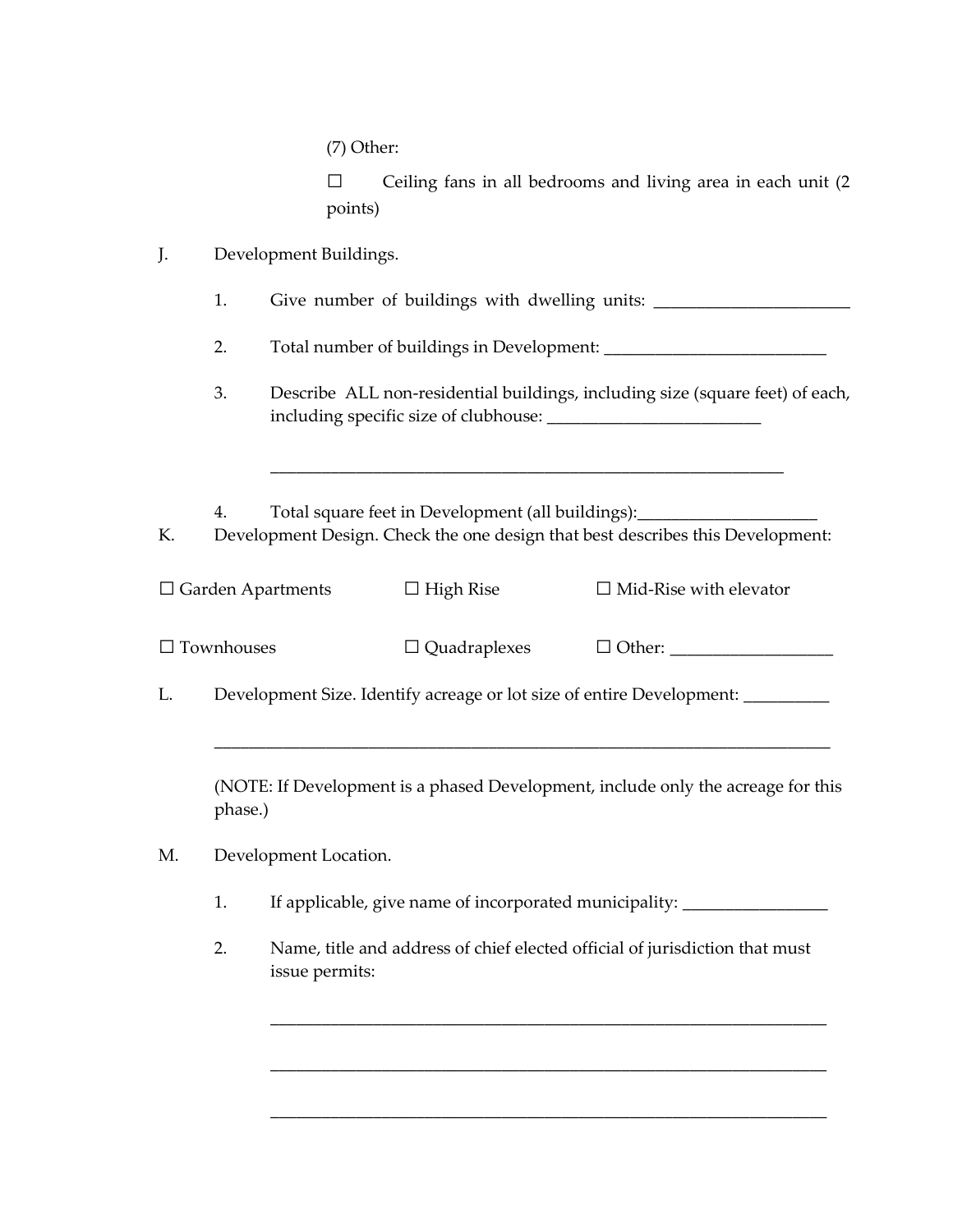Telephone: \_\_\_\_\_\_\_\_\_\_\_\_\_\_\_\_\_\_\_ Facsimile: \_\_\_\_\_\_\_\_\_\_\_\_\_\_\_\_\_\_\_\_\_\_

3. County Commission District and name of Commissioner for this Development's location: District \_\_\_\_\_ Commissioner \_\_\_\_\_\_\_\_\_\_\_\_\_\_\_\_\_

# **III. DEVELOPMENT FINANCING AND PROPOSED STRUCTURE**

#### A. Proposed Finance Summary

|                                       | Check, if<br>Applicable | Amount | $\%$ of<br>Development<br>Cost | \$ Per Unit |
|---------------------------------------|-------------------------|--------|--------------------------------|-------------|
| Tax-exempt Bonds*                     | $\Box$                  |        |                                |             |
| Tax-exempt Bonds**                    | $\vert \ \ \vert$       |        |                                |             |
| <b>Taxable Bonds</b>                  | $\mathsf{L}$            |        |                                |             |
| Conventional                          | $\Box$                  |        |                                |             |
| SAIL (Previous Cycle)                 | П                       |        |                                |             |
| SAIL (Anticipated Funds - 2003 Cycle) | $\vert \ \ \vert$       |        |                                |             |
| HOME (State Funds)***                 | $\vert \ \ \vert$       |        |                                |             |
| HOME (Local Funds)***                 | ΙI                      |        |                                |             |
| CDBG***                               | ΙI                      |        |                                |             |
| SHIP***                               | П                       |        |                                |             |
| HC Equity (4% credits)                | П                       |        |                                |             |
| Other (Explain below:                 | $\sim$                  |        |                                |             |
| <b>Total</b>                          |                         |        |                                |             |

\_\_\_\_\_\_\_\_\_\_\_\_\_\_\_\_\_\_\_\_\_\_\_\_\_\_\_\_\_\_\_\_\_\_\_\_\_\_\_\_\_\_\_\_\_\_\_\_\_\_\_\_\_\_\_\_\_\_\_\_\_\_\_\_\_\_\_\_\_\_\_\_\_\_\_\_\_\_\_\_\_\_\_\_\_

Other:

\*Subject to state bond cap pursuant to Section 42(h)(4)(B). IRS, as amended.

\*\* Not subject to the state bond cap pursuant to Section 42(h)(4)(B), IRC, as amended.

\_\_\_\_\_\_\_\_\_\_\_\_\_\_\_\_\_\_\_\_\_\_\_\_\_\_\_\_\_\_\_\_\_\_\_\_\_\_\_\_\_\_\_\_\_\_\_\_\_\_\_\_\_\_\_\_\_\_\_\_\_\_\_\_\_\_\_\_\_\_\_\_\_\_\_\_\_\_\_\_\_\_\_\_\_

\_\_\_\_\_\_\_\_\_\_\_\_\_\_\_\_\_\_\_\_\_\_\_\_\_\_\_\_\_\_\_\_\_\_\_\_\_\_\_\_\_\_\_\_\_\_\_\_\_\_\_\_\_\_\_\_\_\_\_\_\_\_\_\_\_\_\_\_\_\_\_\_\_\_\_\_\_\_\_\_\_\_\_\_\_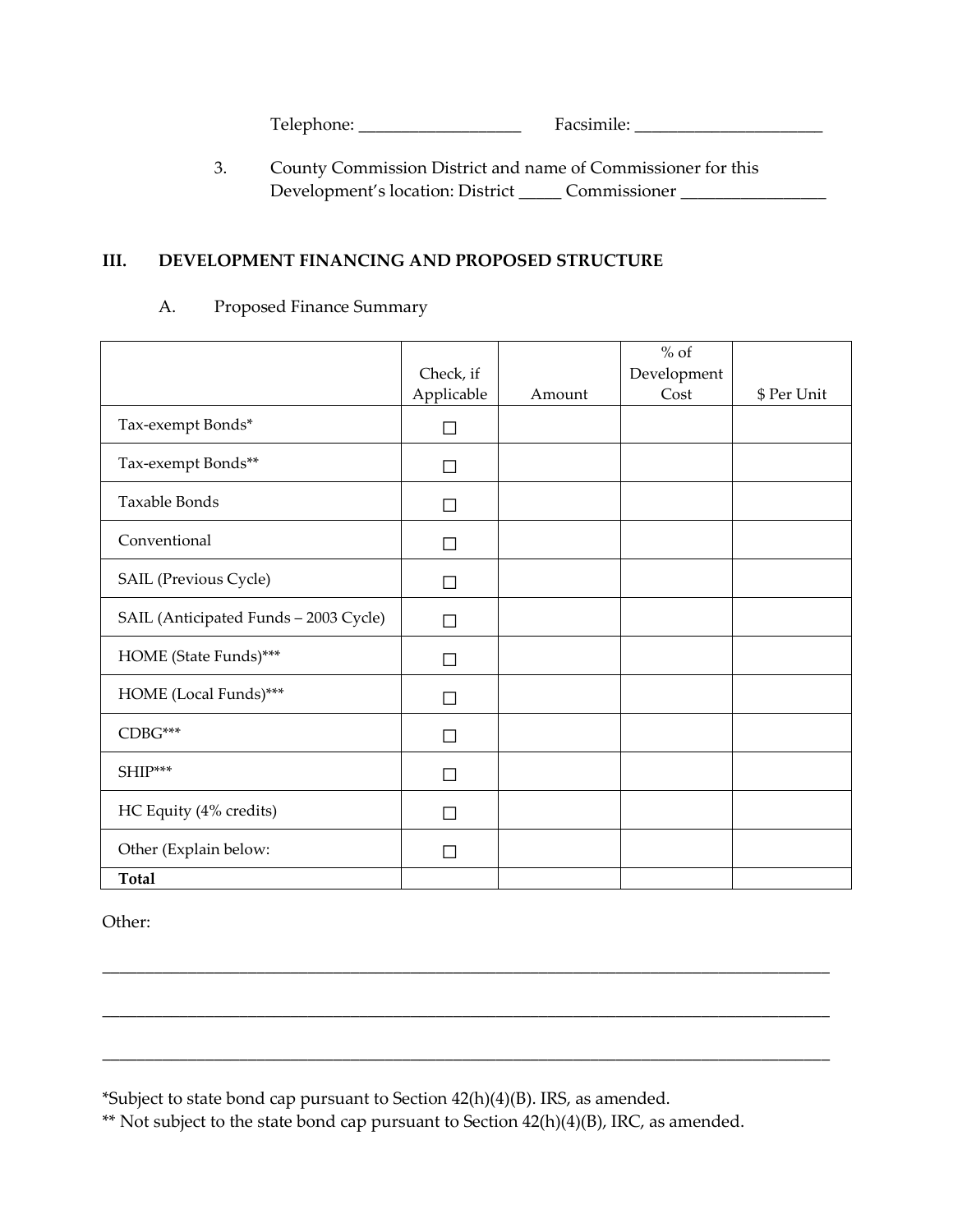\*\*\* Explain below whether the funds have been committed, or are being sought in a future funding cycle.

\_\_\_\_\_\_\_\_\_\_\_\_\_\_\_\_\_\_\_\_\_\_\_\_\_\_\_\_\_\_\_\_\_\_\_\_\_\_\_\_\_\_\_\_\_\_\_\_\_\_\_\_\_\_\_\_\_\_\_\_\_\_\_\_\_\_\_\_\_\_\_\_\_\_\_\_\_\_\_\_\_\_\_\_\_

\_\_\_\_\_\_\_\_\_\_\_\_\_\_\_\_\_\_\_\_\_\_\_\_\_\_\_\_\_\_\_\_\_\_\_\_\_\_\_\_\_\_\_\_\_\_\_\_\_\_\_\_\_\_\_\_\_\_\_\_\_\_\_\_\_\_\_\_\_\_\_\_\_\_\_\_\_\_\_\_\_\_\_\_\_

\_\_\_\_\_\_\_\_\_\_\_\_\_\_\_\_\_\_\_\_\_\_\_\_\_\_\_\_\_\_\_\_\_\_\_\_\_\_\_\_\_\_\_\_\_\_\_\_\_\_\_\_\_\_\_\_\_\_\_\_\_\_\_\_\_\_\_\_\_\_\_\_\_\_\_\_\_\_\_\_\_\_\_\_\_

\_\_\_\_\_\_\_\_\_\_\_\_\_\_\_\_\_\_\_\_\_\_\_\_\_\_\_\_\_\_\_\_\_\_\_\_\_\_\_\_\_\_\_\_\_\_\_\_\_\_\_\_\_\_\_\_\_\_\_\_\_\_\_\_\_\_\_\_\_\_\_\_\_\_\_\_\_\_\_\_\_\_\_\_\_

\_\_\_\_\_\_\_\_\_\_\_\_\_\_\_\_\_\_\_\_\_\_\_\_\_\_\_\_\_\_\_\_\_\_\_\_\_\_\_\_\_\_\_\_\_\_\_\_\_\_\_\_\_\_\_\_\_\_\_\_\_\_\_\_\_\_\_\_\_\_\_\_\_\_\_\_\_\_\_\_\_\_\_\_\_

\_\_\_\_\_\_\_\_\_\_\_\_\_\_\_\_\_\_\_\_\_\_\_\_\_\_\_\_\_\_\_\_\_\_\_\_\_\_\_\_\_\_\_\_\_\_\_\_\_\_\_\_\_\_\_\_\_\_\_\_\_\_\_\_\_\_\_\_\_\_\_\_\_\_\_\_\_\_\_\_\_\_\_\_\_

Explanation of SAIL, HOME, CDBG and/or SHIP funding:

If SAIL, HOME, CDBG and/or SHIP funding is shown as already committed, attach a letter from the appropriate governmental entity detailing the commitment, including the dollar amount, source of funding, conditions of funding (including income and/or rent restrictions), whether the funding is a loan or a grant, and if a loan, the interest rate, loan term, amortization, and payback schedule. Attach the letter(s) as "Exhibit III-\_\_\_\_\_."

B. If SAIL, HOME, CDBG and/or SHIP funding is shown and is not firmly committed, attach an explanation of how the Development will be completed without those funds. Attach the explanation as "Exhibit III-\_\_\_\_\_ ."

Does the Applicant firmly commit to complete the bond financing if those funds are not received? Yes \_\_\_\_\_ No\_\_\_\_\_

C. If SAIL or HOME funding from Florida Housing is not shown, does the Applicant intend to apply for such funding? If so, how much: \$ What will be the anticipated use of the SAIL or HOME funds if received?

\_\_\_\_\_\_\_\_\_\_\_\_\_\_\_\_\_\_\_\_\_\_\_\_\_\_\_\_\_\_\_\_\_\_\_\_\_\_\_\_\_\_\_\_\_\_\_\_\_\_\_\_\_\_\_\_\_\_\_\_\_\_\_\_\_\_\_\_\_\_\_\_

\_\_\_\_\_\_\_\_\_\_\_\_\_\_\_\_\_\_\_\_\_\_\_\_\_\_\_\_\_\_\_\_\_\_\_\_\_\_\_\_\_\_\_\_\_\_\_\_\_\_\_\_\_\_\_\_\_\_\_\_\_\_\_\_\_\_\_\_\_\_\_\_

- D. Tax Credits. If the Development receives Bond financing, will HC be used? No \_\_\_\_\_\_ Yes \_\_\_\_\_
	- 1. If yes, HC Requested Amount \$\_\_\_\_\_
	- 2. If yes, name of Syndicator: \_\_\_\_\_\_\_\_\_\_\_\_\_\_\_\_\_\_\_\_\_\_\_\_\_\_\_\_\_\_\_\_\_\_\_\_\_\_\_\_\_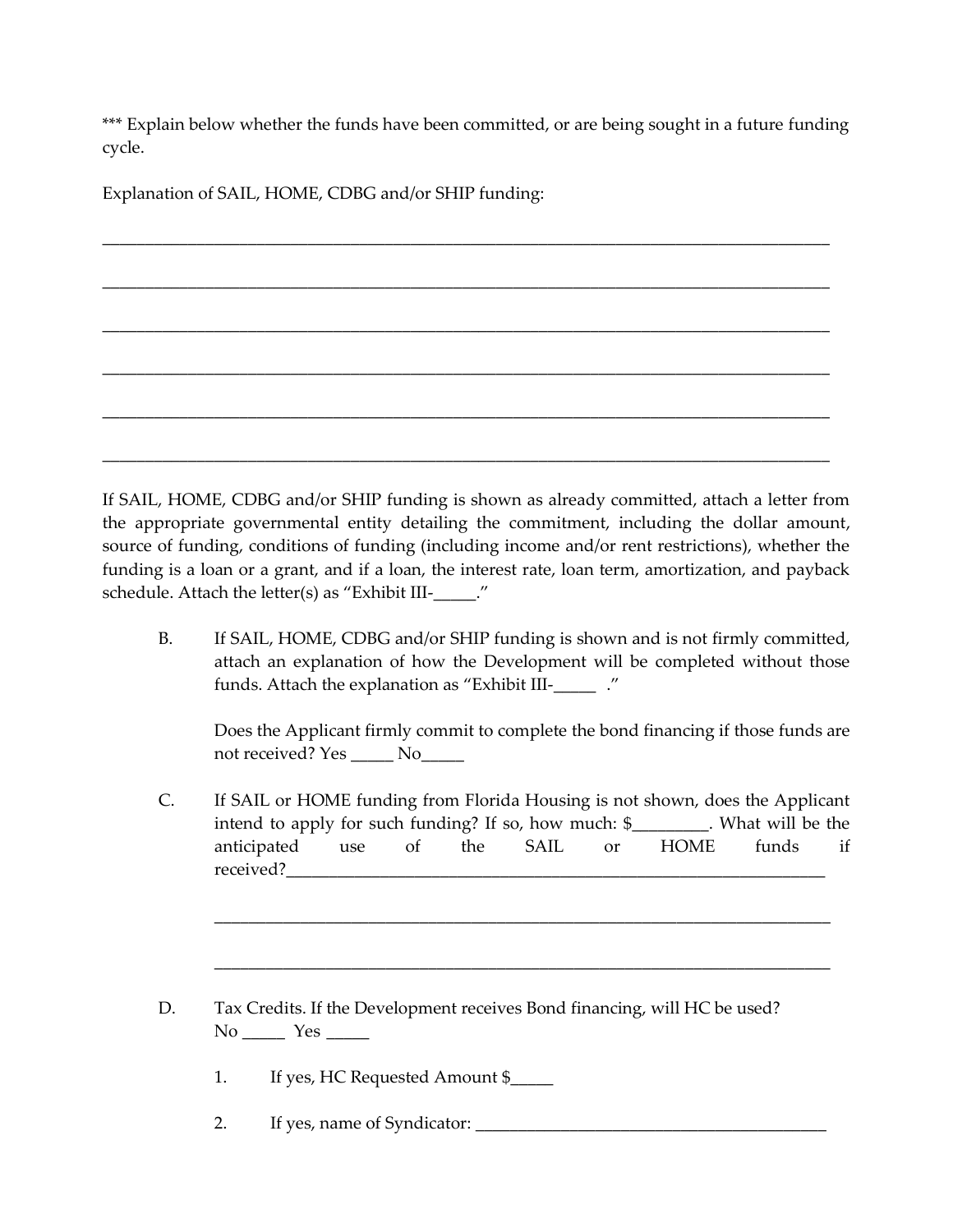A preliminary commitment letter is included as "Exhibit III-\_\_\_\_\_". The letter must include a description of how the syndication funding will be paid out during construction and following completion. At least 50% of the amount needed to complete construction must be paid at bond closing. A firm commitment letter must be provided during the Credit Underwriting.

E. Rental Assistance. Is Development-based rental assistance anticipated for this Development?

|    |        | No ________ Yes ______; if yes, check all that apply:                            |        |               |                           |
|----|--------|----------------------------------------------------------------------------------|--------|---------------|---------------------------|
|    | $\Box$ | Moderate Rehab                                                                   | $\Box$ | <b>RD 515</b> |                           |
|    | $\Box$ | Section 8                                                                        | $\Box$ | Other         |                           |
|    |        |                                                                                  |        |               |                           |
|    |        | Number of years remaining on rental assistance contract:________________________ |        |               |                           |
| F. |        | Credit Enhancement                                                               |        |               |                           |
|    |        |                                                                                  |        |               |                           |
|    |        | Term: ______ Rating: _____                                                       |        |               |                           |
|    | $\Box$ |                                                                                  |        |               |                           |
|    |        | Term: ______ Rating: _____                                                       |        |               |                           |
|    | $\Box$ |                                                                                  |        |               |                           |
|    |        | Term: ______ Rating: _____                                                       |        |               |                           |
|    | П      | Florida Affordable Housing Guarantee Program (Separate application must          |        |               |                           |
|    | П      | FHA-Insured loan                                                                 |        |               |                           |
|    |        | Name of Lender:                                                                  |        |               | Term: ______ Rating: ____ |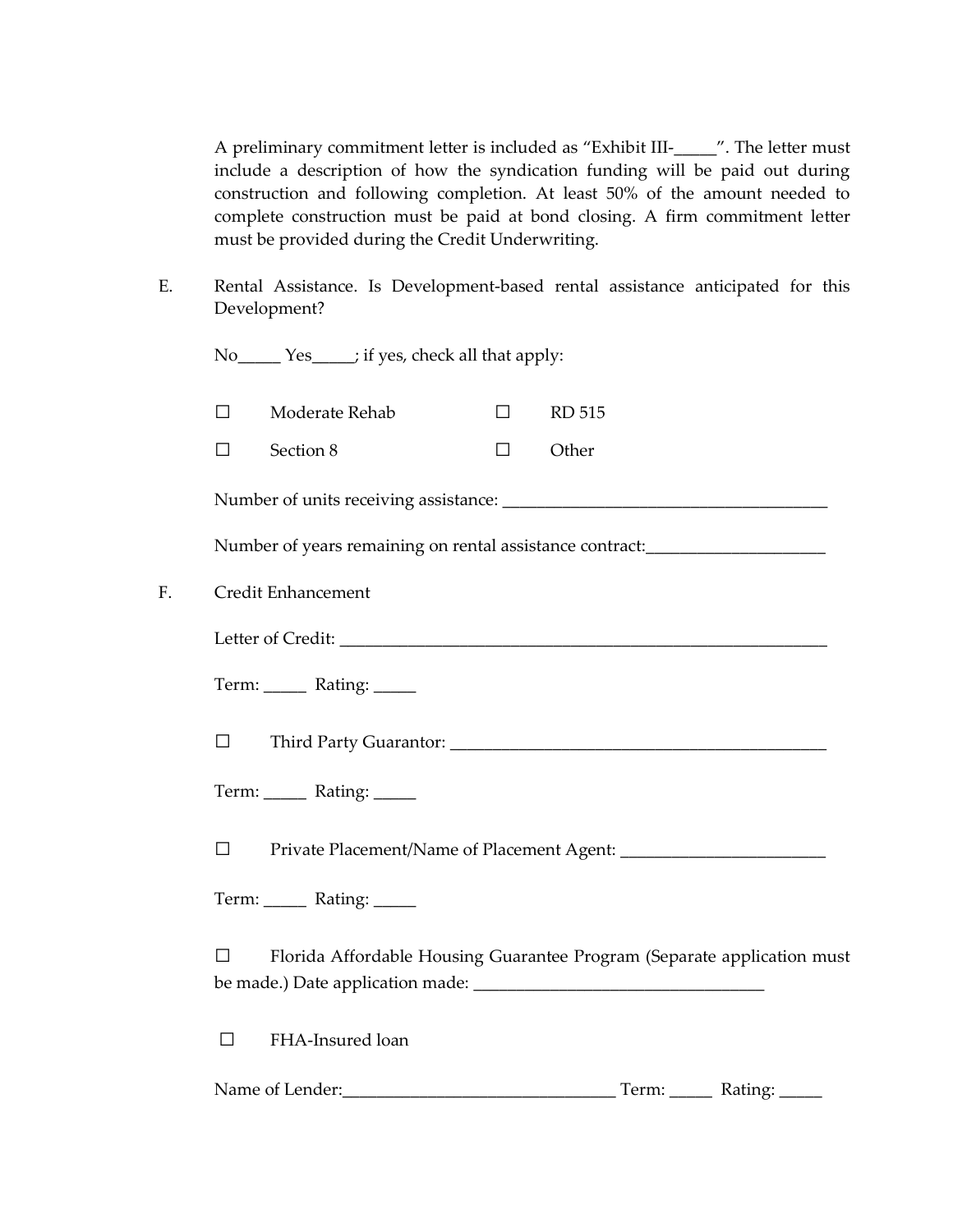#### □ FannieMae

|        | Term:              |                             |
|--------|--------------------|-----------------------------|
|        |                    |                             |
|        | $\Box$ Surety bond |                             |
|        |                    | Term: ______ Rating: ______ |
| $\Box$ | Other              | Rating:                     |

**A copy of the Commitment or Letter of Interest for the above checked credit enhancer(s) and/or placement agent, including a contact person's name, address and telephone number; credit underwriting standards; and an outline of proposed terms, must be attached as "Exhibit III-\_\_\_\_\_."**

- G. 50% Bond Test: For purposes of meeting the 50% bond test to receive automatic HC, tax-exempt bonds represent \_\_\_\_\_%. Attach a detailed 50% test calculation as Exhibit III-\_\_\_\_\_\_\_\_.
- H. Proposed Structure. The outline of the proposed structure must include, at a minimum, the following: whether a combination of tax-exempt and taxable bond financing expected, whether a fixed or floating interest rate is expected, mortgage term, amortization schedule, interest terms, description of the credit enhancement or placement structure, and additional financing or equity sources. Material changes in the proposed structure after submittal of the application may result in delay of consideration by the Authority or loss of priority. A description of the proposed financing structure is attached as "Exhibit III-\_\_\_\_\_."
- I. Economic Feasibility of the Development. A description of the Development feasibility structure must be attached as "Exhibit III-\_\_\_\_\_" and include, at a minimum, the following:
	- 1. 15-year Pro forma cash flow.
	- 2. Maximum interest rate at which the Development will work
	- 3. Detailed sources and uses, including a breakout for each line item on a per unit cost basis.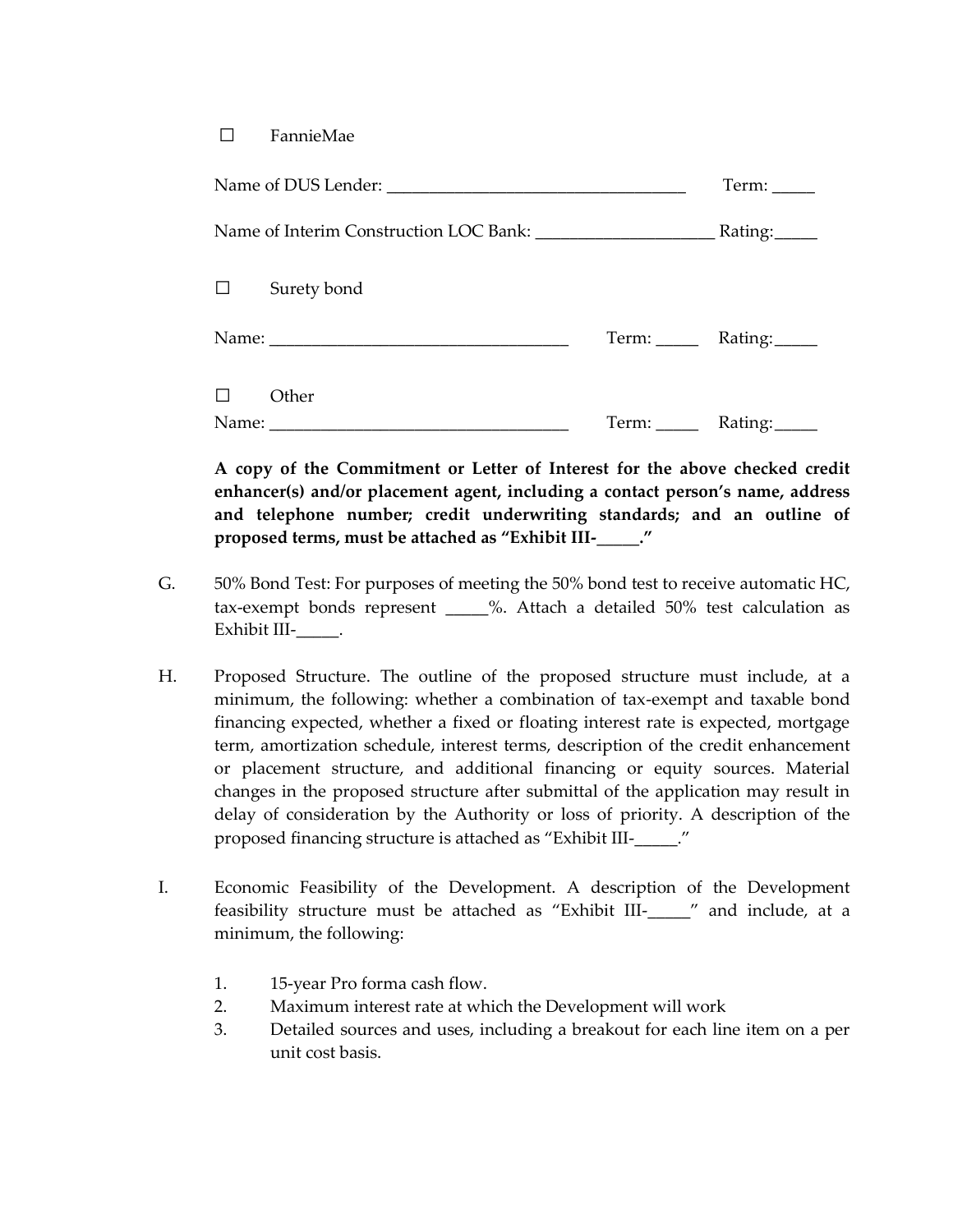### **IV. ABILITY TO PROCEED**

Each Application shall be reviewed for feasibility and ability of the Applicant to proceed with construction of the Development.

## A. Site Control

Site Control must be demonstrated by the APPLICANT. At a minimum, a Contract for Purchase and Sale must be held by the Applicant for the proposed site. The contract may not expire before December 31st of application year and the remedy for default on the part of the seller must include or be specific performance, and the buyer MUST be the Applicant. Site is controlled by:

\_\_\_\_\_\_ Contract for Purchase & Sale, and Title Insurance Commitment showing marketable title in the name of the Seller

\_\_\_\_\_\_ Recorded Deed, and Title Insurance Policy Showing marketable title in the name of the Applicant

\_\_\_\_\_\_ Long-Term Lease: If site control is demonstrated by long-term lease, a copy of the executed lease must be provided. The lease may be contingent only upon the receipt of Bond Financing. Also, a Title Insurance Commitment showing marketable title in the name of the lessee must be included.

IMPORTANT: If site control is not held by the Applicant, a fully executed, enforceable contract for purchase and sale or assignment of contract must be provided which obligates the seller or assignor to transfer the site to the Applicant contingent ONLY upon the award of Bond Financing. If site control is evidenced by contract for purchase and sale, the Authority may give preference to those contracts that evidence ability to extend through December 31st of application year. Evidence of Site Control can be found directly behind tab labeled "Exhibit IV-\_\_\_\_\_."

- B. Zoning and Land Development Regulations
	- 1. a. Is the site appropriately zoned for the proposed Development:  $No \_\_\_\$  Yes  $\_$ 
		- b. Indicate zoning designation(s):

c. Current zoning permits \_\_\_\_\_ units per acre, or \_\_\_\_\_ for the site (PUD)

d. total Number of Units in Development: \_\_\_\_\_

**Note: at a minimum, the current, applicable Future Land Use Map Designation and associated Local Government Comprehensive Plan Future Land Use Element provisions must permit the proposed Development.**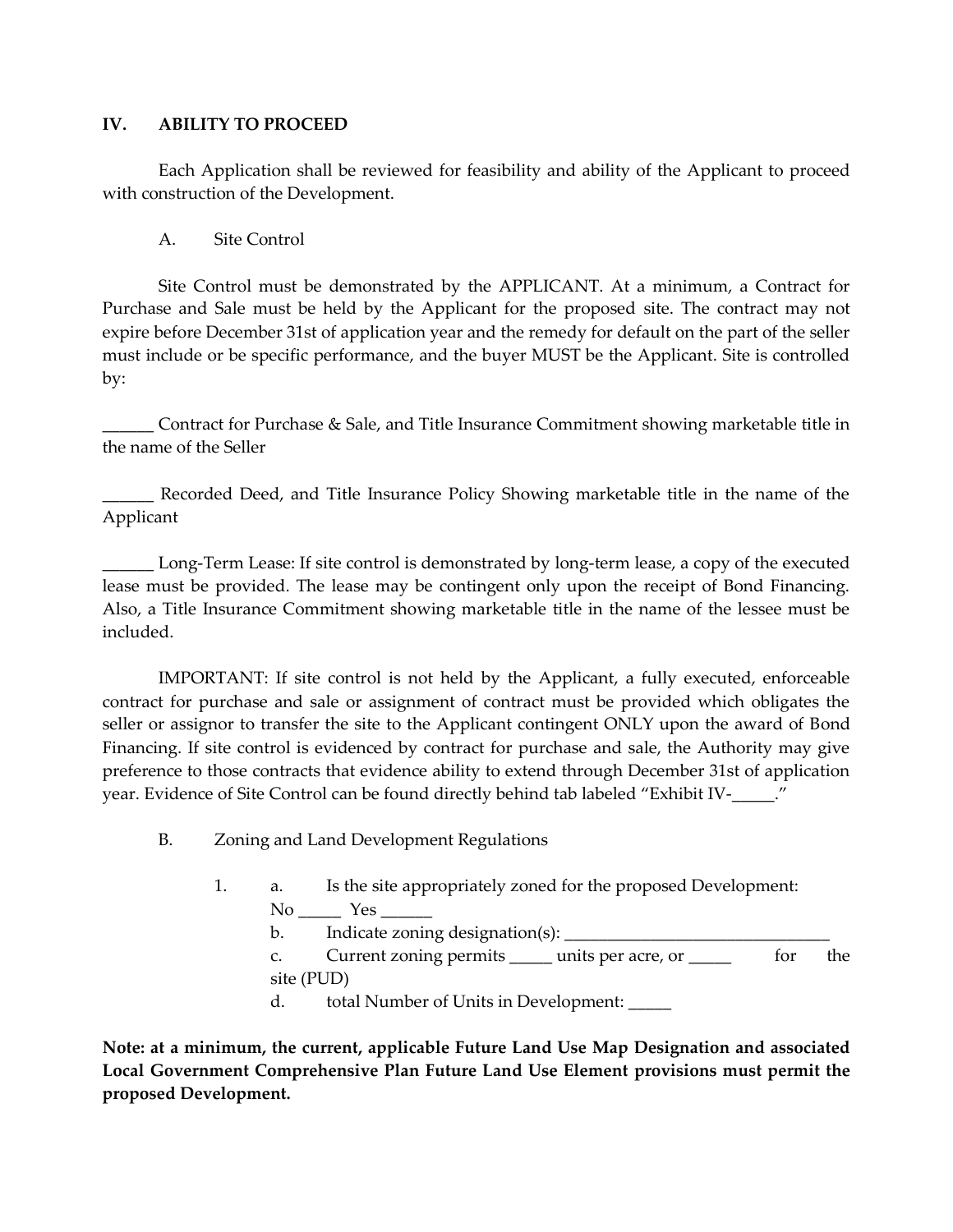- 2. New Construction Zoning and Land Development Regulation Development Requirements.
	- a. Applicant must provide a letter from the appropriate local government official that the Development is consistent with zoning and land development regulations, which verifies that the site is appropriately zoned and consistent with local land use regulations regarding density and intended use. To meet minimum requirements, attach a letter from the appropriate local government official verifying that the current, applicable Future Land Use Map Designation and associated Local Government Comprehensive Plan Future Land Use Element provisions permit the proposed Development. The local government verification letter can be found directly behind tab labeled "Exhibit IV-\_\_\_\_\_"; OR
	- b. Applicant must provide copies of building permits for vertical construction for all buildings in a multi-building Development or a letter stating that except for payment of fees, permits would be issued. A copy of the permits or letter can be found directly being tab labeled "Exhibit IV-\_\_\_\_\_".
- 3. Rehabilitation Zoning and Land Development Regulation Development Requirements:
	- a. Applicant must provide a letter from the appropriate local government official that the Development is consistent with zoning and land development regulations, which verifies that the site is appropriately zoned and consistent with local land use regulations regarding density and intended use. To meet minimum requirements, attach a letter from the appropriate local government official verifying that the current, applicable Future Land Use Map Designation and associated Local Government Comprehensive Plan Future Land Use Element provisions permit the proposed Development. The local government verification letter can be found directly behind tab labeled "Exhibit IV-\_\_\_\_\_."; OR
	- b. Applicant must provide copies of rehabilitation/building permits or a letter stating that except for payment of fees, permits would be issued. A copy of the permits or letter can be found directly behind tab labeled "Exhibit IV-\_\_\_\_\_."; OR
	- c. Applicant must provide a letter from the appropriate local government official that verifies that permits are not required for the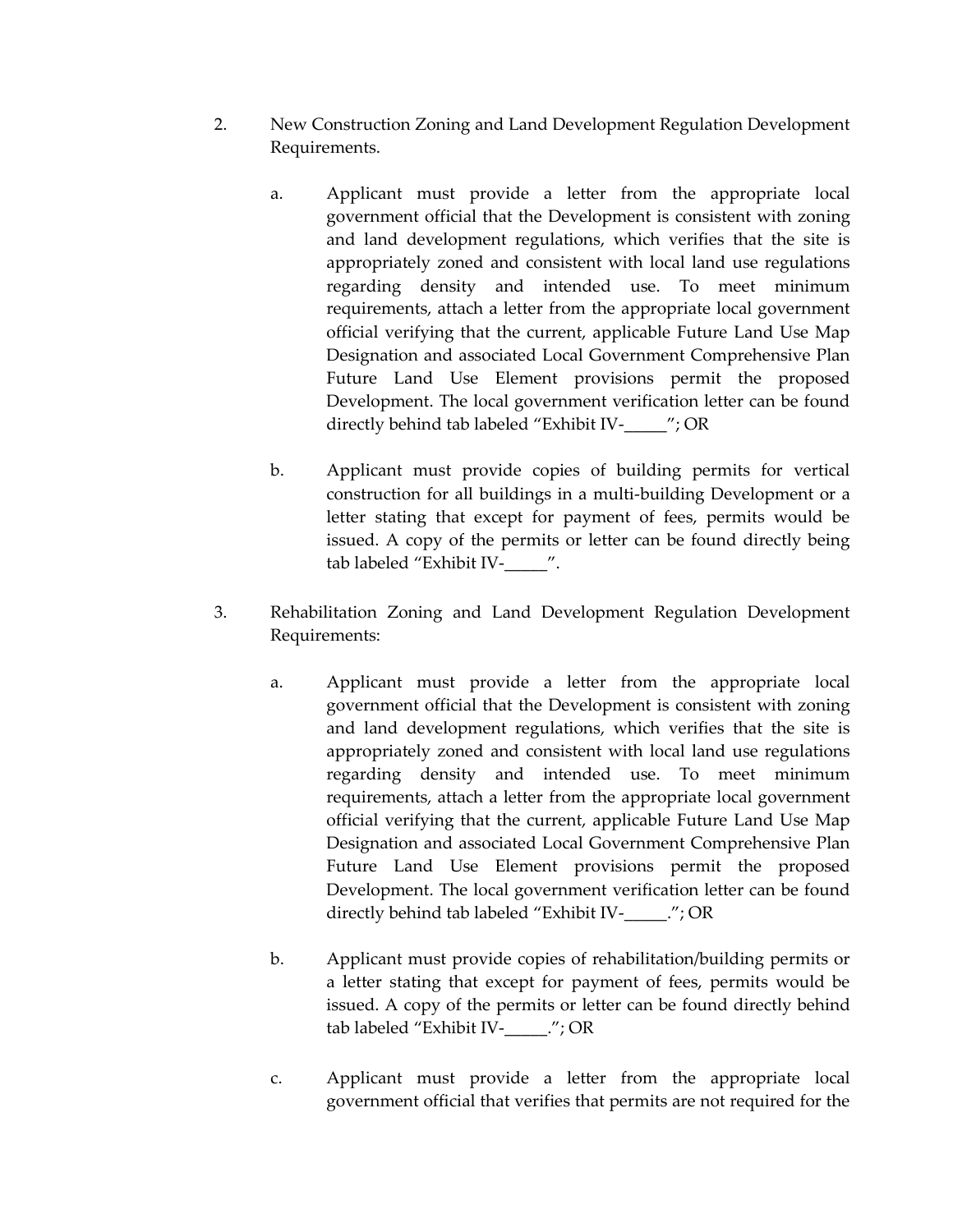Development. A copy of the letter can be found directly behind tab labeled "Exhibit IV-\_\_\_\_\_."

- C. Site Plan
	- 1. New Construction: Has the preliminary or conceptual site plan been approved by the appropriate local government authority?

Yes \_\_\_\_\_ No\_\_\_\_\_

If yes, a copy of the approved site plan is attached as "Exhibit IV-\_\_\_\_\_."

If no, local approval is expected on and, if available, a copy of the preliminary or conceptual site plan and description of status in the local government review process is attached as "Exhibit IV-\_\_\_\_\_."

2. Rehabilitation: Was site plan approval required by local governmental authorities at the time this Development was originally placed in service?

Yes\_\_\_\_\_ No\_\_\_\_\_

If yes, a copy of the approved site plan must be attached as "Exhibit IV- \_\_\_\_\_."

If no, a copy of an "as-built" survey of the Development must be attached as "Exhibit IV-\_\_\_\_\_."

- D. Other Permits
	- 1. Does the Development require permits from the appropriate water management district?

No\_\_\_\_ Yes \_\_\_\_ If yes, attach evidence that the permitting process has been initiated or a description of status in the permitting process as "Exhibit IV- \_\_\_\_\_" and give the estimated date for issuance: \_\_\_\_\_\_\_\_\_\_\_

2. Does the Development require permits from the U.S. Army, Corps of Engineers?

No Sample 1 Yes States is the vidence that the permitting process has been initiated or a description status in the permitting process as "Exhibit IV-\_\_\_\_\_" and give the estimated date for issuance: \_\_\_\_\_\_\_\_\_\_\_.

E. Environmental Safety: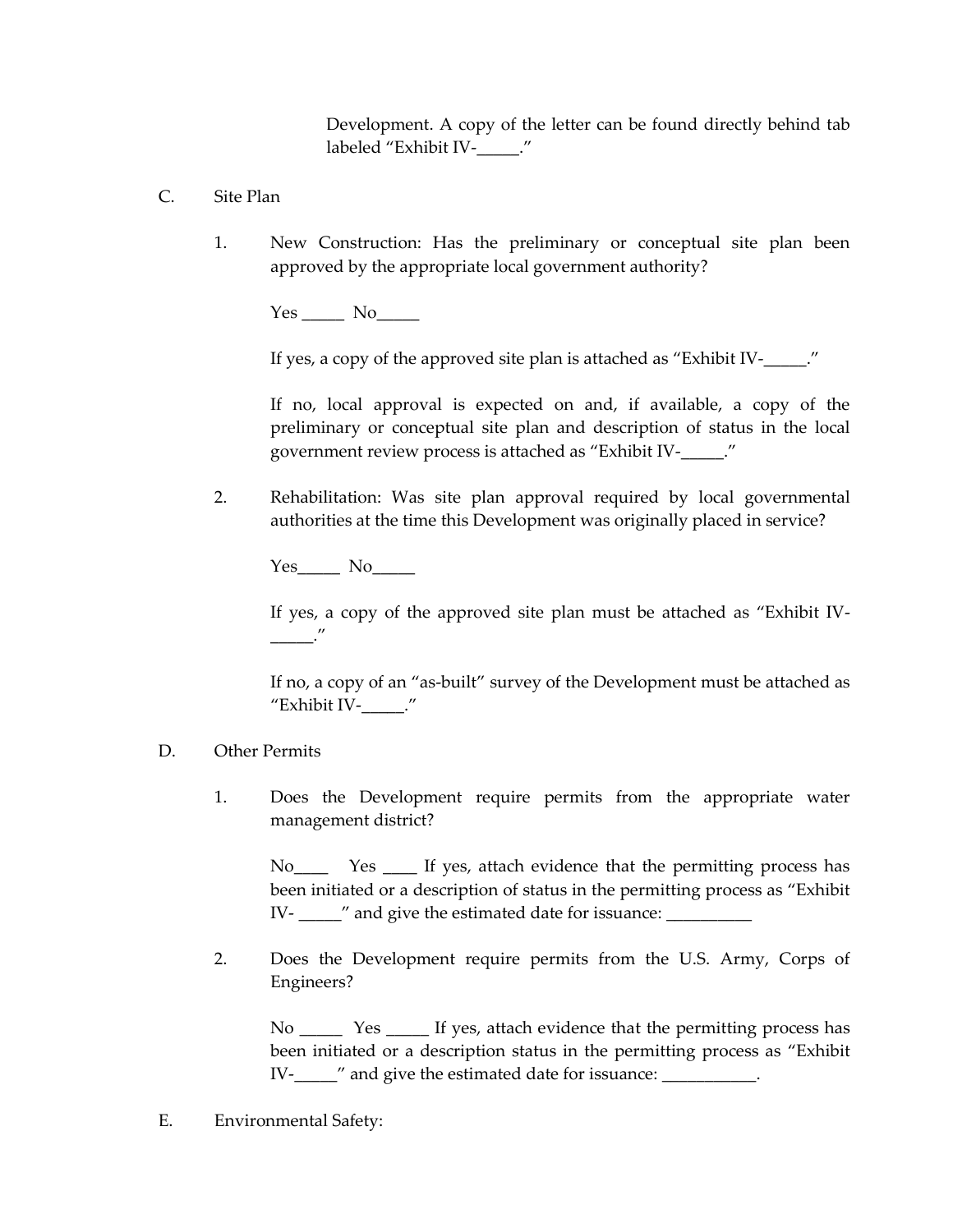- 1. A Phase I Environmental Report must be provided ("Exhibit IV-  $\ldots$ ").
- 2. Does the Phase I Report recommend that a Phase II Report be completed? If so, attach the Phase II Report ("Exhibit IV-\_\_\_\_\_").
- 3. Does either the Phase I or Phase II Report recommend any remedial action? If yes, attach a remedial action plan, which includes timing and costs (which must be reflected in the detailed sources and uses). If applicable, the plan is attached as "Exhibit IV-\_\_\_\_\_\_".
- F. Concurrency. Attach a letter or letters from the local government or provider verifying availability of infrastructure and capacity for the proposed Development. Letters must be Development-specific and dated within 3 months of the date of the Application.

| Electricity                                       | Exhibit IV- |
|---------------------------------------------------|-------------|
| Water                                             | Exhibit IV- |
| Sewer capacity, Package Treatment, or Septic Tank | Exhibit IV- |
| Roads                                             | Exhibit IV- |

G. Experience of the Development Team

The past performance record of the Development team (which consists of Developer, Management Agent, General Contractor, Architect/Engineer, Attorney, and Accountant) will be carefully reviewed.

\_\_\_\_\_\_\_\_\_\_\_\_\_\_\_\_\_\_\_\_\_\_\_\_\_\_\_\_\_\_\_\_\_\_\_\_\_\_\_\_\_\_\_\_\_\_\_\_\_\_\_\_\_\_\_\_\_\_\_\_\_\_\_\_\_\_

1. Experience of Developer

Name:

Principal(s): \_\_\_\_\_\_\_\_\_\_\_\_\_\_\_\_\_\_\_\_\_\_\_\_\_\_\_\_\_\_\_\_\_\_\_\_\_\_\_\_\_\_\_\_\_\_\_\_\_\_\_\_\_\_\_\_\_\_\_

- a. Fill out the attached chart.
- b. Has the Developer, or any of the principals of the Developer been associated with any development that has gone into default or given "troubled development" status? Yes\_\_\_\_\_\_ No\_\_\_\_

If "Yes", attach a detailed explanation of the situation(s) and resolution as "Exhibit IV-\_\_\_\_\_\_."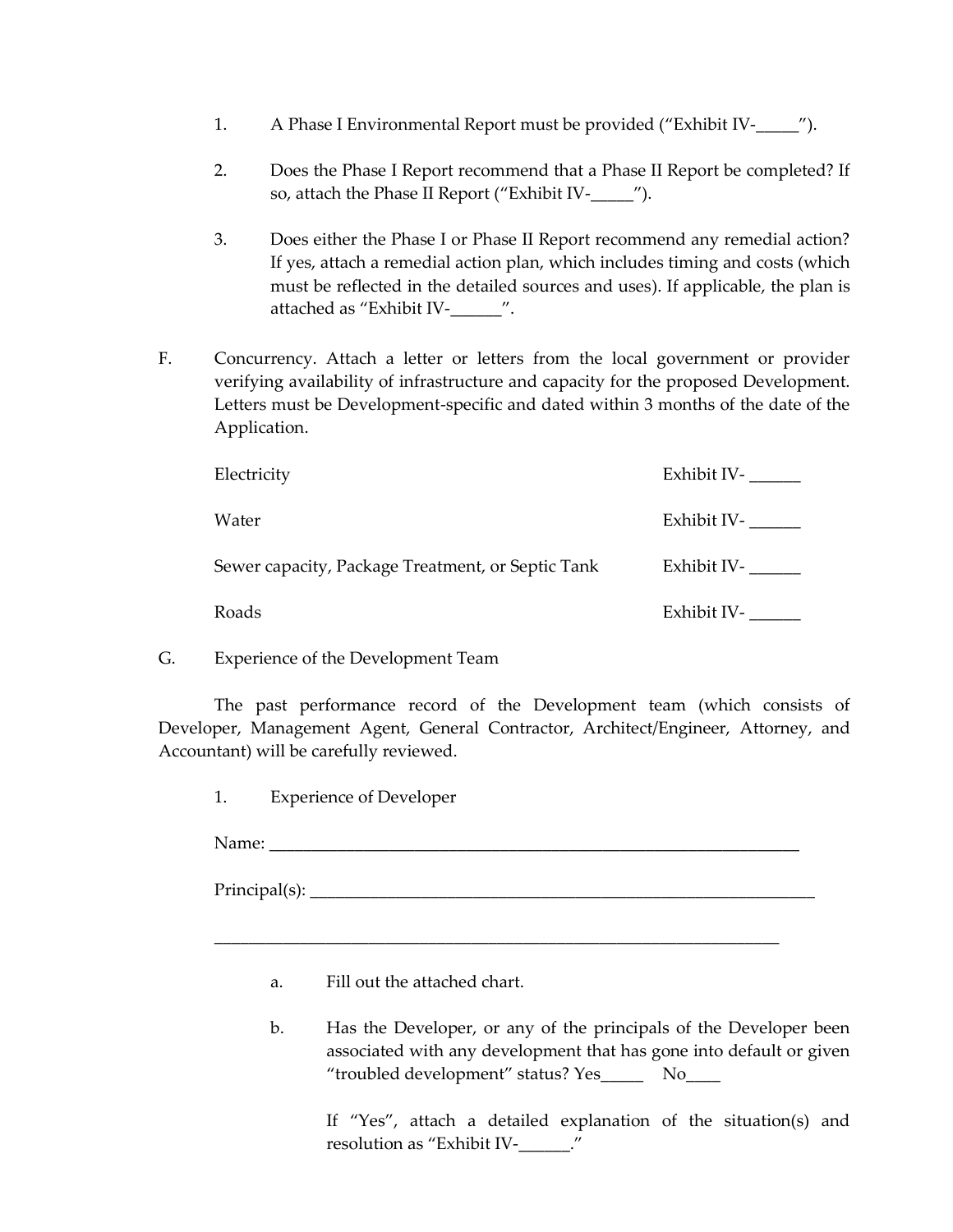c. Has the Developer or any principal of the Developer been associated with any Development that has been found in non-compliance with program requirements; i.e. an incurred 8823?

Yes No

If "Yes", attach a detailed explanation of the situation(s) and resolution as "Exhibit IV-\_\_\_\_\_."

2. Experience of General Partner.

Name: \_\_\_\_\_\_\_\_\_\_\_\_\_\_\_\_\_\_\_\_\_\_\_\_\_\_\_\_\_\_\_\_\_\_\_\_\_\_\_\_\_\_\_\_\_\_\_\_\_\_\_\_\_\_\_\_

If entity, name of principal(s): \_\_\_\_\_\_\_\_\_\_\_\_\_\_\_\_\_\_\_\_\_\_\_\_\_\_\_\_\_\_\_\_\_\_\_\_\_\_

\_\_\_\_\_\_\_\_\_\_\_\_\_\_\_\_\_\_\_\_\_\_\_\_\_\_\_\_\_\_\_\_\_\_\_\_\_\_\_\_\_\_\_\_\_\_\_\_\_\_\_\_\_\_\_\_\_\_\_\_

- a. Fill out the attached chart.
- b. Has the General Partner, or any of the principals of the General Partner been associated with any Development that has gone into default or given "troubled development" status?

Yes No

If "Yes", attach a detailed explanation of the situation(s) and resolution as "Exhibit IV-\_\_\_\_\_."

c. Has the General Partner or any principal of the General Partner been associated with any Development that has been found in noncompliance with program requirements;? Yes \_\_\_\_\_\_\_ No \_\_\_\_\_\_

\_\_\_\_\_\_\_\_\_\_\_\_\_\_\_\_\_\_\_\_\_\_\_\_\_\_\_\_\_\_\_\_\_\_\_\_\_\_\_\_\_\_\_\_\_\_\_\_\_\_\_\_\_\_\_\_\_\_\_\_

If "Yes", attach a detailed explanation of the situation(s) and resolution as "Exhibit IV-\_\_\_\_\_."

3. Experience of Management Agent.

Name:

Principal(s): \_\_\_\_\_\_\_\_\_\_\_\_\_\_\_\_\_\_\_\_\_\_\_\_\_\_\_\_\_\_\_\_\_\_\_\_\_\_\_\_\_\_\_\_\_\_\_\_\_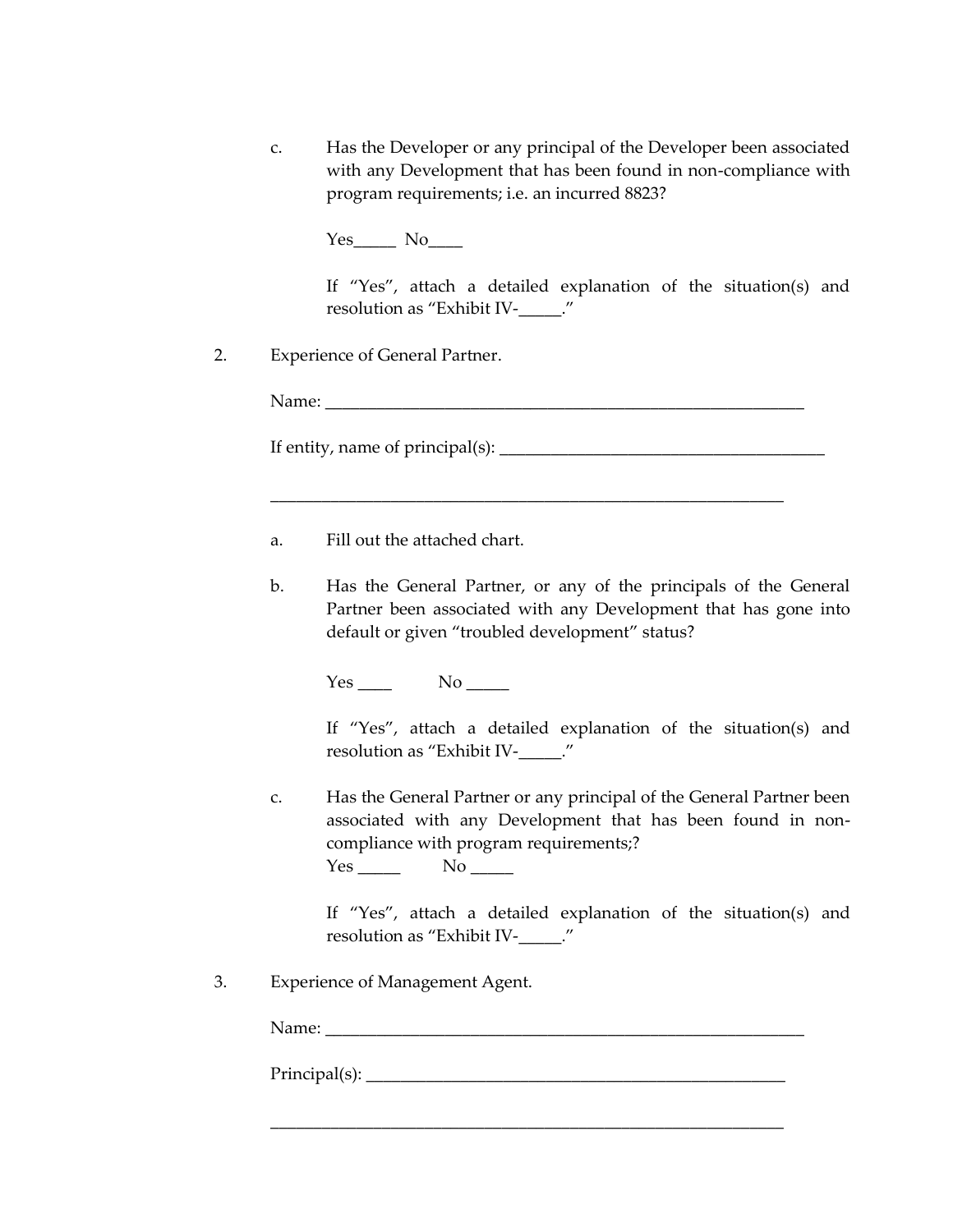- a. Fill out the attached chart.
- b. Has the General Partner, or any of the principals of the General Partner been associated with any Development that has gone into default or given "troubled development" status?

 $Yes$  No  $No$ 

If "Yes", attach a detailed explanation of the situation(s) and resolution as "Exhibit IV-\_\_\_\_\_."

c. Has the Management Agent or any principal of the Management Agent been associated with any Development that has been found in non-compliance with program requirements?

Yes No

If "Yes", attach a detailed explanation of the situation(s) and resolution as "Exhibit IV-\_\_\_\_\_."

4. Experience of General Contractor. Name: \_\_\_\_\_\_\_\_\_\_\_\_\_\_\_\_\_\_\_\_\_\_\_\_\_\_\_\_

a. Fill out the attached chart.

- 5. Experience of Architect. Name:
	- a. Fill out the appropriate attached chart.

6. Experience of Engineer. Firm Name: \_\_\_\_\_\_\_\_\_\_\_\_\_\_\_\_\_\_\_\_\_\_\_\_\_\_\_\_

a. Fill out the appropriate attached chart.

7. Experience of Attorney. Name: \_\_\_\_\_\_\_\_\_\_\_\_\_\_\_\_\_\_\_\_\_\_\_\_\_\_\_\_

a. Fill out the attached chart.

8. Experience of Accountant. Name: \_\_\_\_\_\_\_\_\_\_\_\_\_\_\_\_\_\_\_\_\_\_\_\_\_\_\_\_

a. Fill out the attached chart.

(Remainder of Page Intentionally Left Blank)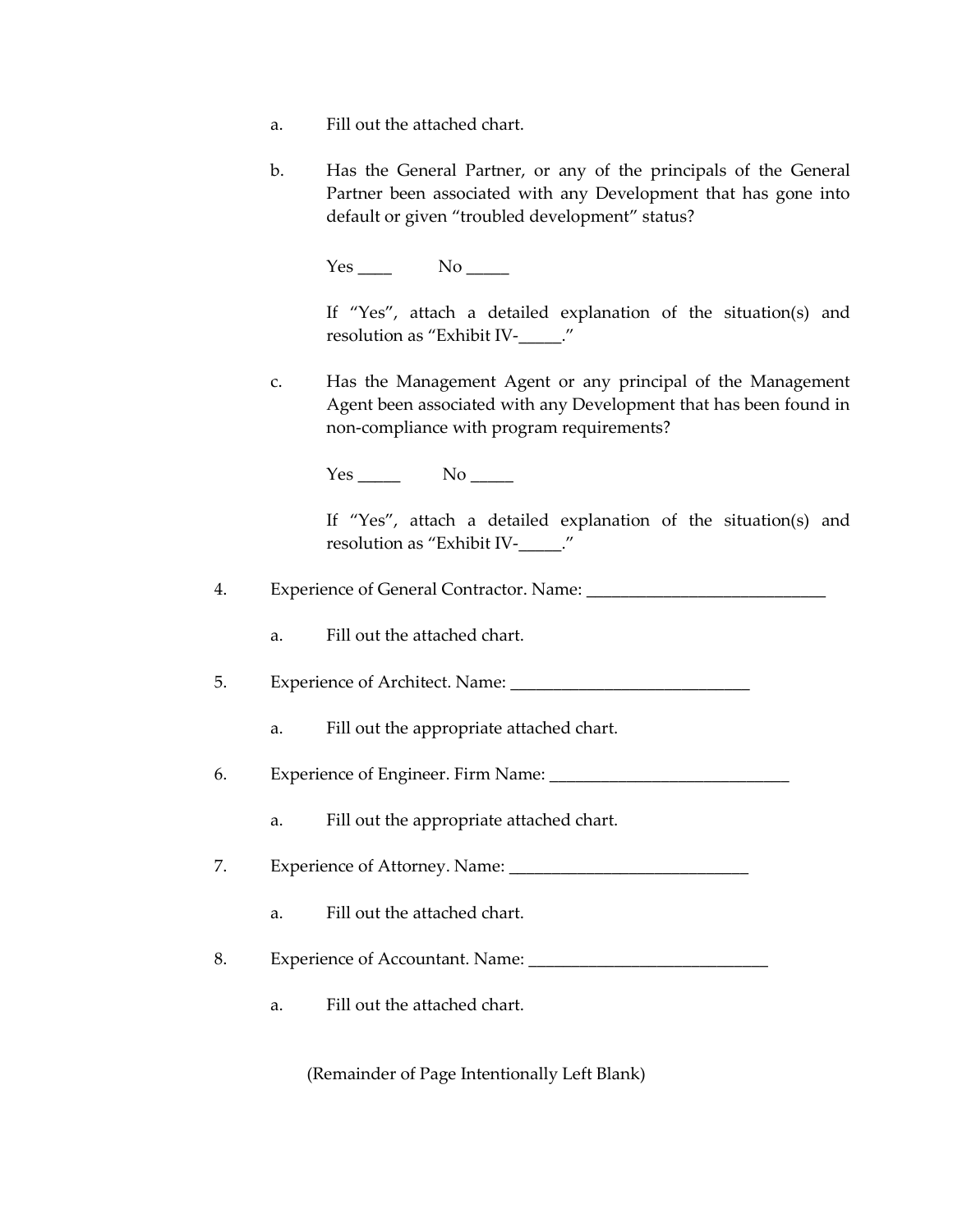#### **EXPERIENCE OF DEVELOPER**

| Name:         |          |        |  |
|---------------|----------|--------|--|
| Address:      |          |        |  |
| Phone Number: | Contact: | Email: |  |

|             |          |            |              |        | Sources of         |
|-------------|----------|------------|--------------|--------|--------------------|
|             |          |            |              |        |                    |
|             |          |            |              |        | Financing/Gov't.   |
|             |          |            |              |        | Programs           |
|             |          |            |              |        | (Bonds/9%          |
|             | Location |            | <b>New</b>   |        | $HC/SAIL/HOME/$    |
| Development | (City,   |            | Construc. Or | Design | SHIP/Conventional, |
| Name        | State)   | # of Units | Rehab        | Type   | etc.               |
|             |          |            |              |        |                    |
|             |          |            |              |        |                    |
|             |          |            |              |        |                    |
|             |          |            |              |        |                    |
|             |          |            |              |        |                    |
|             |          |            |              |        |                    |
|             |          |            |              |        |                    |
|             |          |            |              |        |                    |
|             |          |            |              |        |                    |
|             |          |            |              |        |                    |
|             |          |            |              |        |                    |
|             |          |            |              |        |                    |
|             |          |            |              |        |                    |
|             |          |            |              |        |                    |
|             |          |            |              |        |                    |
|             |          |            |              |        |                    |
|             |          |            |              |        |                    |
|             |          |            |              |        |                    |
|             |          |            |              |        |                    |
|             |          |            |              |        |                    |
|             |          |            |              |        |                    |
|             |          |            |              |        |                    |
|             |          |            |              |        |                    |
|             |          |            |              |        |                    |
|             |          |            |              |        |                    |
|             |          |            |              |        |                    |

# **ATTACH ADDITIONAL SHEETS IF NECESSARY**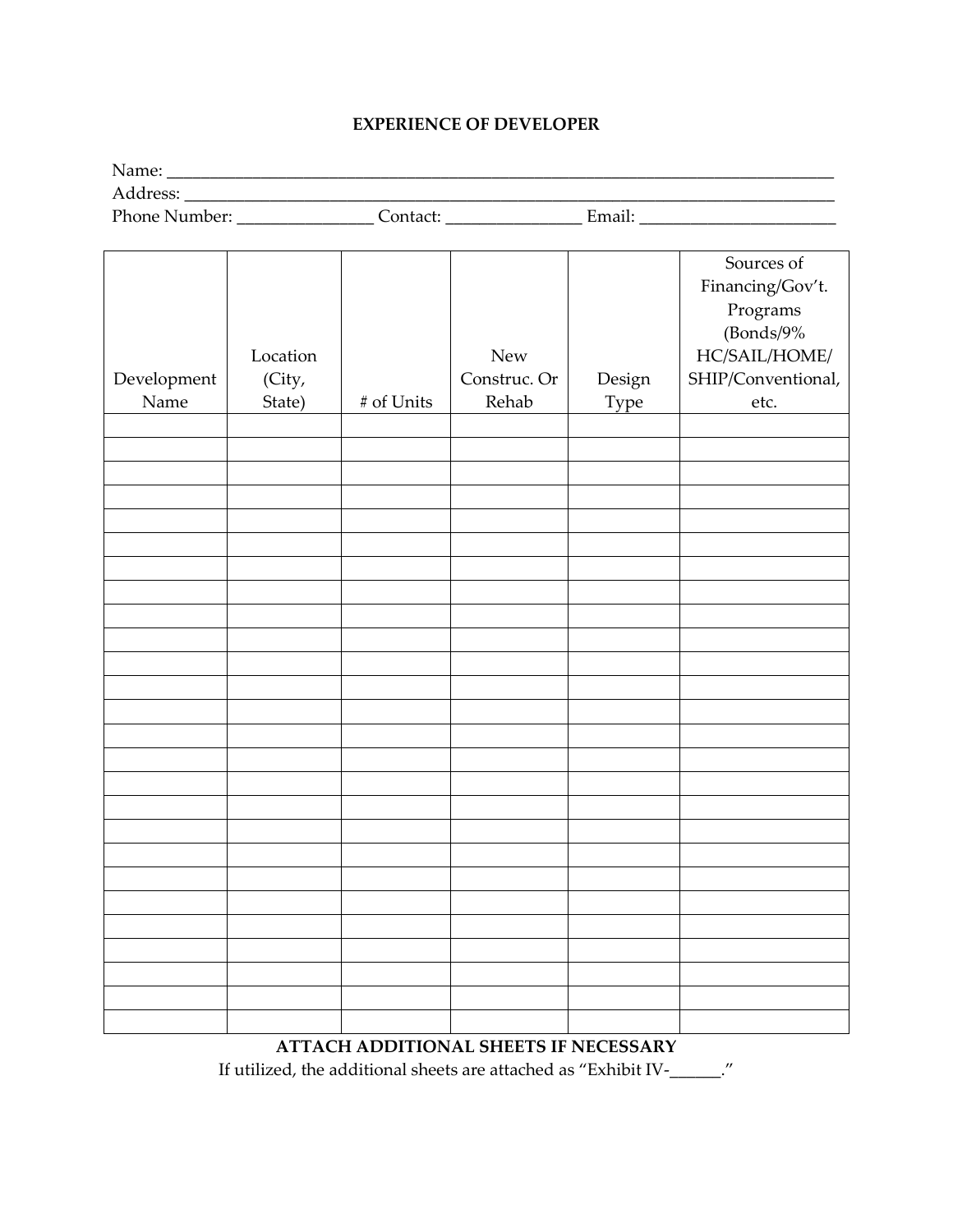#### **EXPERIENCE OF GENERAL PARTNER**

Name: \_\_\_\_\_\_\_\_\_\_\_\_\_\_\_\_\_\_\_\_\_\_\_\_\_\_\_\_\_\_\_\_\_\_\_\_\_\_\_\_\_\_\_\_\_\_\_\_\_\_\_\_\_\_\_\_\_\_\_\_\_\_\_\_\_\_\_\_\_\_\_\_\_\_\_\_\_\_ Address: \_\_\_\_\_\_\_\_\_\_\_\_\_\_\_\_\_\_\_\_\_\_\_\_\_\_\_\_\_\_\_\_\_\_\_\_\_\_\_\_\_\_\_\_\_\_\_\_\_\_\_\_\_\_\_\_\_\_\_\_\_\_\_\_\_\_\_\_\_\_\_\_\_\_\_\_ Phone Number: \_\_\_\_\_\_\_\_\_\_\_\_\_\_\_\_ Contact: \_\_\_\_\_\_\_\_\_\_\_\_\_\_\_\_ Email: \_\_\_\_\_\_\_\_\_\_\_\_\_\_\_\_\_\_\_\_\_\_\_

| Development<br>Name | Location<br>(City,<br>State) | # of Units | <b>New</b><br>Construc.<br>Or Rehab | Design<br>Type | Sources of<br>Financing/Gov't.<br>Programs<br>(Bonds/9%<br>$\rm HC/SAIL/HOME/$<br>SHIP/Conventional,<br>etc. |
|---------------------|------------------------------|------------|-------------------------------------|----------------|--------------------------------------------------------------------------------------------------------------|
|                     |                              |            |                                     |                |                                                                                                              |
|                     |                              |            |                                     |                |                                                                                                              |
|                     |                              |            |                                     |                |                                                                                                              |
|                     |                              |            |                                     |                |                                                                                                              |
|                     |                              |            |                                     |                |                                                                                                              |
|                     |                              |            |                                     |                |                                                                                                              |
|                     |                              |            |                                     |                |                                                                                                              |
|                     |                              |            |                                     |                |                                                                                                              |
|                     |                              |            |                                     |                |                                                                                                              |
|                     |                              |            |                                     |                |                                                                                                              |
|                     |                              |            |                                     |                |                                                                                                              |
|                     |                              |            |                                     |                |                                                                                                              |
|                     |                              |            |                                     |                |                                                                                                              |
|                     |                              |            |                                     |                |                                                                                                              |
|                     |                              |            |                                     |                |                                                                                                              |
|                     |                              |            |                                     |                |                                                                                                              |
|                     |                              |            |                                     |                |                                                                                                              |
|                     |                              |            |                                     |                |                                                                                                              |
|                     |                              |            |                                     |                |                                                                                                              |
|                     |                              |            |                                     |                |                                                                                                              |
|                     |                              |            |                                     |                |                                                                                                              |
|                     |                              |            |                                     |                |                                                                                                              |
|                     |                              |            |                                     |                |                                                                                                              |
|                     |                              |            |                                     |                |                                                                                                              |
|                     |                              |            |                                     |                |                                                                                                              |
|                     |                              |            |                                     |                |                                                                                                              |
|                     |                              |            |                                     |                |                                                                                                              |

# **ATTACH ADDITIONAL SHEETS IF NECESSARY**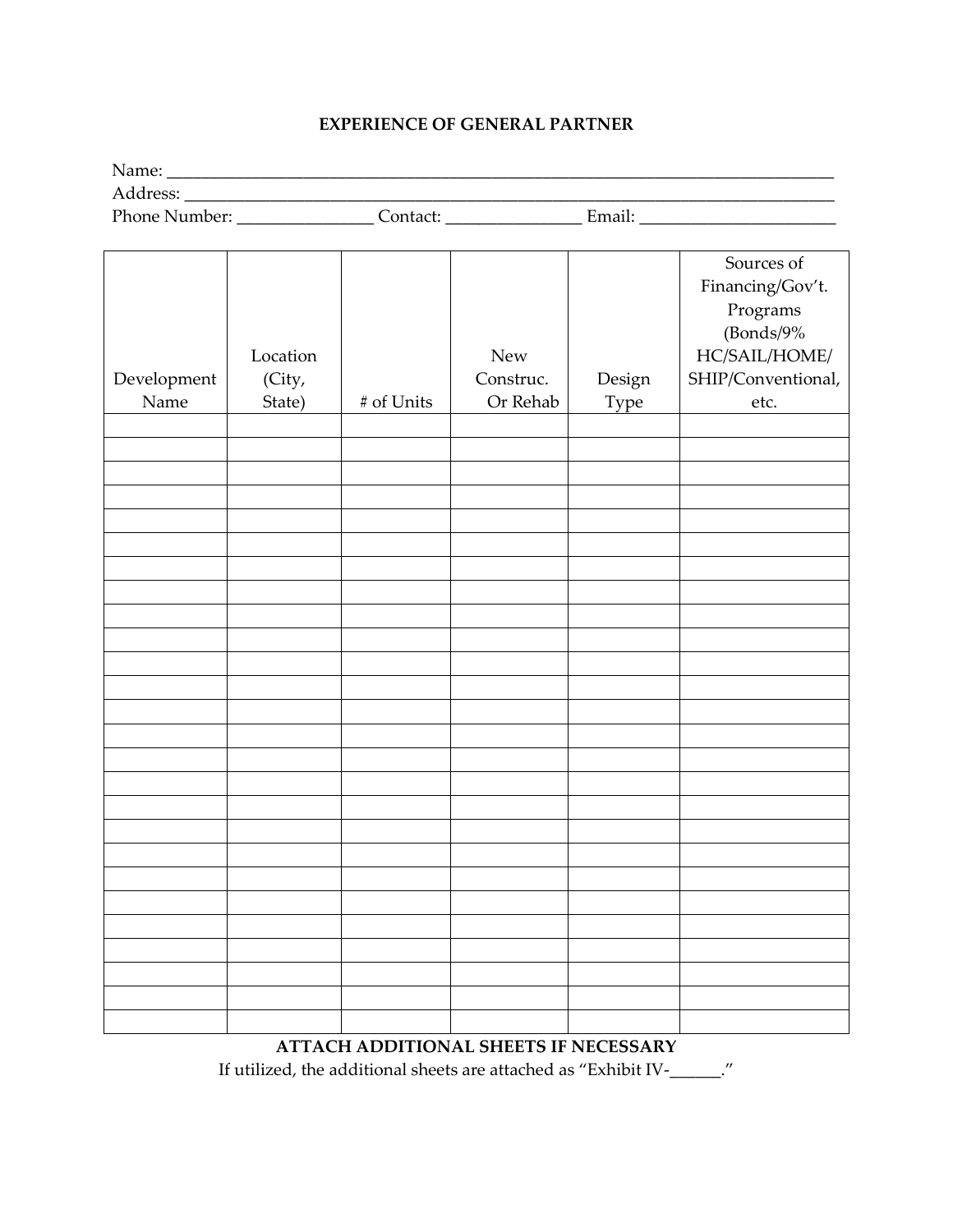# **EXPERIENCE OF MANAGEMENT AGENT**

| Name:         |          |        |  |
|---------------|----------|--------|--|
| Address:      |          |        |  |
| Phone Number: | Contact: | Email: |  |

| Development<br>Name | Location<br>(City,<br>State) | # of Units | <b>New</b><br>Construc.<br>Or Rehab | Design<br>Type | Sources of<br>Financing/Gov't.<br>Programs<br>(Bonds/9%<br>$HC/SAIL/HOME/$<br>SHIP/Conventional,<br>etc. |
|---------------------|------------------------------|------------|-------------------------------------|----------------|----------------------------------------------------------------------------------------------------------|
|                     |                              |            |                                     |                |                                                                                                          |
|                     |                              |            |                                     |                |                                                                                                          |
|                     |                              |            |                                     |                |                                                                                                          |
|                     |                              |            |                                     |                |                                                                                                          |
|                     |                              |            |                                     |                |                                                                                                          |
|                     |                              |            |                                     |                |                                                                                                          |
|                     |                              |            |                                     |                |                                                                                                          |
|                     |                              |            |                                     |                |                                                                                                          |
|                     |                              |            |                                     |                |                                                                                                          |
|                     |                              |            |                                     |                |                                                                                                          |
|                     |                              |            |                                     |                |                                                                                                          |
|                     |                              |            |                                     |                |                                                                                                          |
|                     |                              |            |                                     |                |                                                                                                          |
|                     |                              |            |                                     |                |                                                                                                          |
|                     |                              |            |                                     |                |                                                                                                          |
|                     |                              |            |                                     |                |                                                                                                          |
|                     |                              |            |                                     |                |                                                                                                          |
|                     |                              |            |                                     |                |                                                                                                          |
|                     |                              |            |                                     |                |                                                                                                          |
|                     |                              |            |                                     |                |                                                                                                          |
|                     |                              |            |                                     |                |                                                                                                          |
|                     |                              |            |                                     |                |                                                                                                          |
|                     |                              |            |                                     |                |                                                                                                          |
|                     |                              |            |                                     |                |                                                                                                          |
|                     |                              |            |                                     |                |                                                                                                          |

# **ATTACH ADDITIONAL SHEETS IF NECESSARY**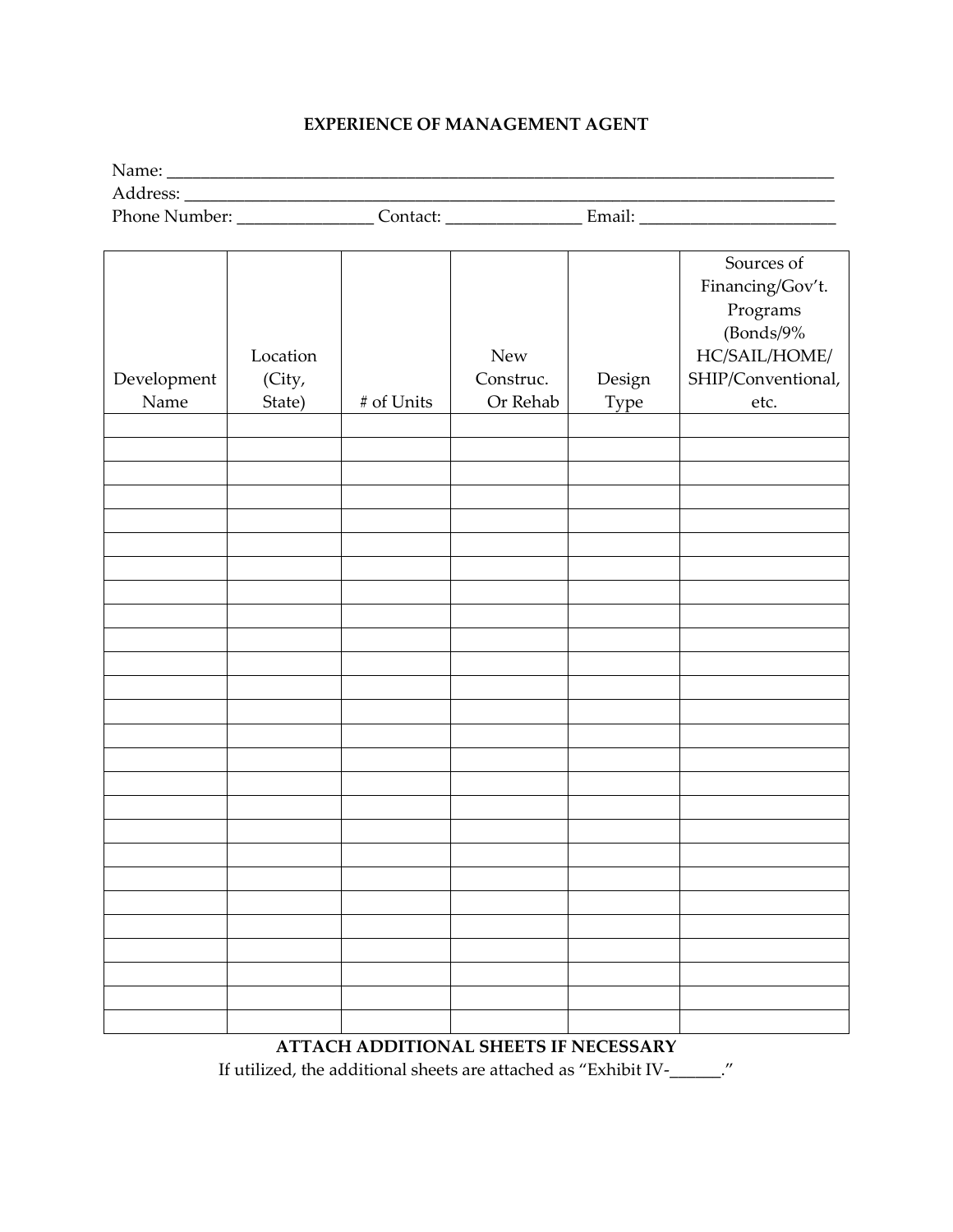# **EXPERIENCE OF GENERAL CONTRACTOR**

| Company Name:   |                         |        |
|-----------------|-------------------------|--------|
| Address:        |                         |        |
| License Number: | <b>Expiration Date:</b> |        |
| Contact Name:   | Phone Number:           | Email: |

|             |                 |               | ${\hbox{New}}$ |             |           |
|-------------|-----------------|---------------|----------------|-------------|-----------|
| Development | Location (City, |               | Construc. Or   |             | Year      |
| Name        | State)          | $\#$ of Units | Rehab          | Design Type | Completed |
|             |                 |               |                |             |           |
|             |                 |               |                |             |           |
|             |                 |               |                |             |           |
|             |                 |               |                |             |           |
|             |                 |               |                |             |           |
|             |                 |               |                |             |           |
|             |                 |               |                |             |           |
|             |                 |               |                |             |           |
|             |                 |               |                |             |           |
|             |                 |               |                |             |           |
|             |                 |               |                |             |           |
|             |                 |               |                |             |           |
|             |                 |               |                |             |           |
|             |                 |               |                |             |           |
|             |                 |               |                |             |           |
|             |                 |               |                |             |           |
|             |                 |               |                |             |           |
|             |                 |               |                |             |           |
|             |                 |               |                |             |           |
|             |                 |               |                |             |           |
|             |                 |               |                |             |           |
|             |                 |               |                |             |           |
|             |                 |               |                |             |           |
|             |                 |               |                |             |           |
|             |                 |               |                |             |           |
|             |                 |               |                |             |           |
|             |                 |               |                |             |           |
|             |                 |               |                |             |           |

# **ATTACH ADDITIONAL SHEETS IF NECESSARY**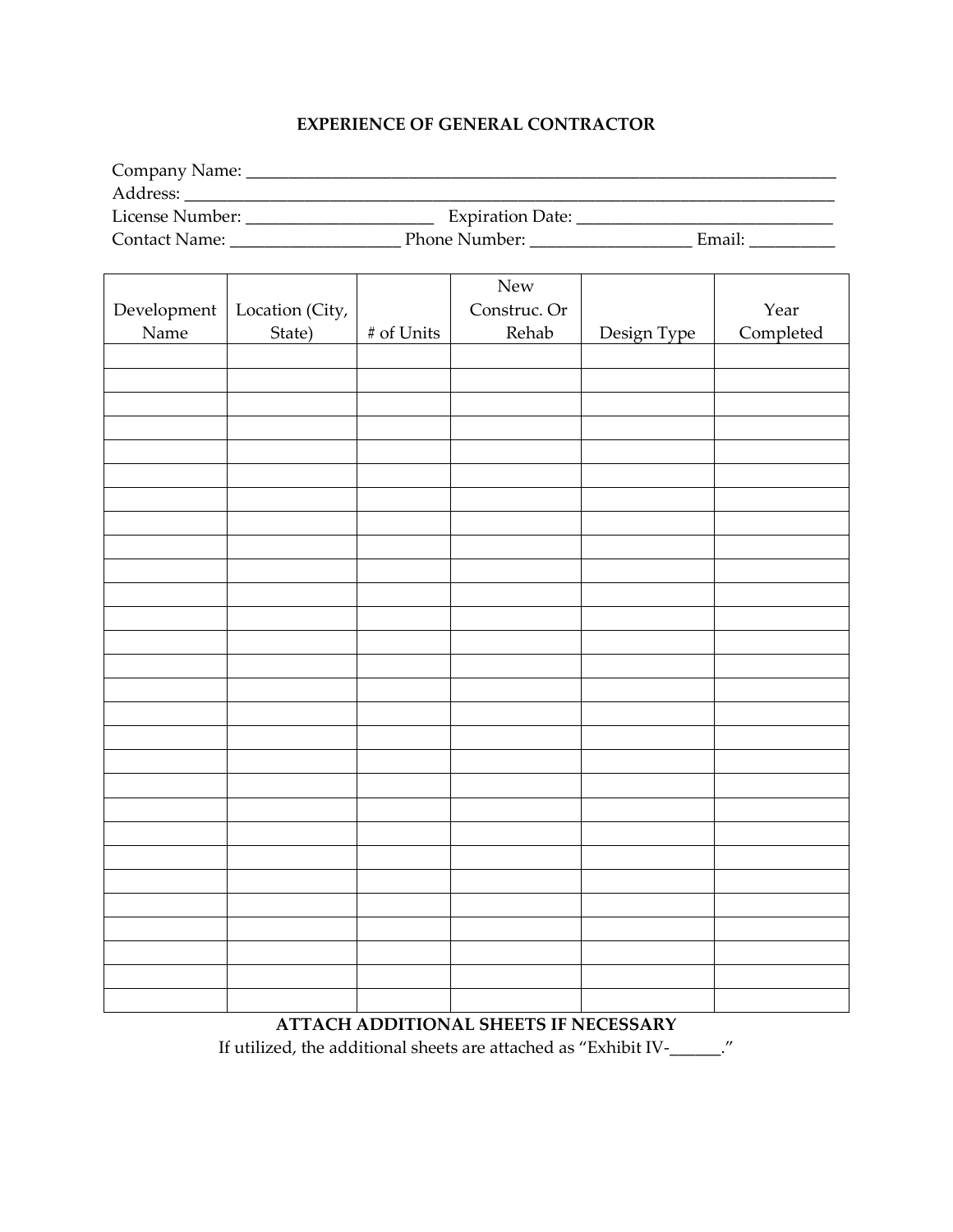## **EXPERIENCE OF ARCHITECT**

| Company Name:        |                         |        |
|----------------------|-------------------------|--------|
| Address:             |                         |        |
| License Number:      | <b>Expiration Date:</b> |        |
| <b>Contact Name:</b> | Phone Number:           | Email: |

|                      |                 |            | New                                   |             |           |
|----------------------|-----------------|------------|---------------------------------------|-------------|-----------|
| $\mbox{Development}$ | Location (City, |            | Construc. Or                          |             | Year      |
| Name                 | State)          | # of Units | Rehab                                 | Design Type | Completed |
|                      |                 |            |                                       |             |           |
|                      |                 |            |                                       |             |           |
|                      |                 |            |                                       |             |           |
|                      |                 |            |                                       |             |           |
|                      |                 |            |                                       |             |           |
|                      |                 |            |                                       |             |           |
|                      |                 |            |                                       |             |           |
|                      |                 |            |                                       |             |           |
|                      |                 |            |                                       |             |           |
|                      |                 |            |                                       |             |           |
|                      |                 |            |                                       |             |           |
|                      |                 |            |                                       |             |           |
|                      |                 |            |                                       |             |           |
|                      |                 |            |                                       |             |           |
|                      |                 |            |                                       |             |           |
|                      |                 |            |                                       |             |           |
|                      |                 |            |                                       |             |           |
|                      |                 |            |                                       |             |           |
|                      |                 |            |                                       |             |           |
|                      |                 |            |                                       |             |           |
|                      |                 |            |                                       |             |           |
|                      |                 |            |                                       |             |           |
|                      |                 |            |                                       |             |           |
|                      |                 |            |                                       |             |           |
|                      |                 |            |                                       |             |           |
|                      |                 |            |                                       |             |           |
|                      |                 |            |                                       |             |           |
|                      |                 |            |                                       |             |           |
|                      |                 |            | ATTACH ADDITIONAL SHEETS IF NECESSARY |             |           |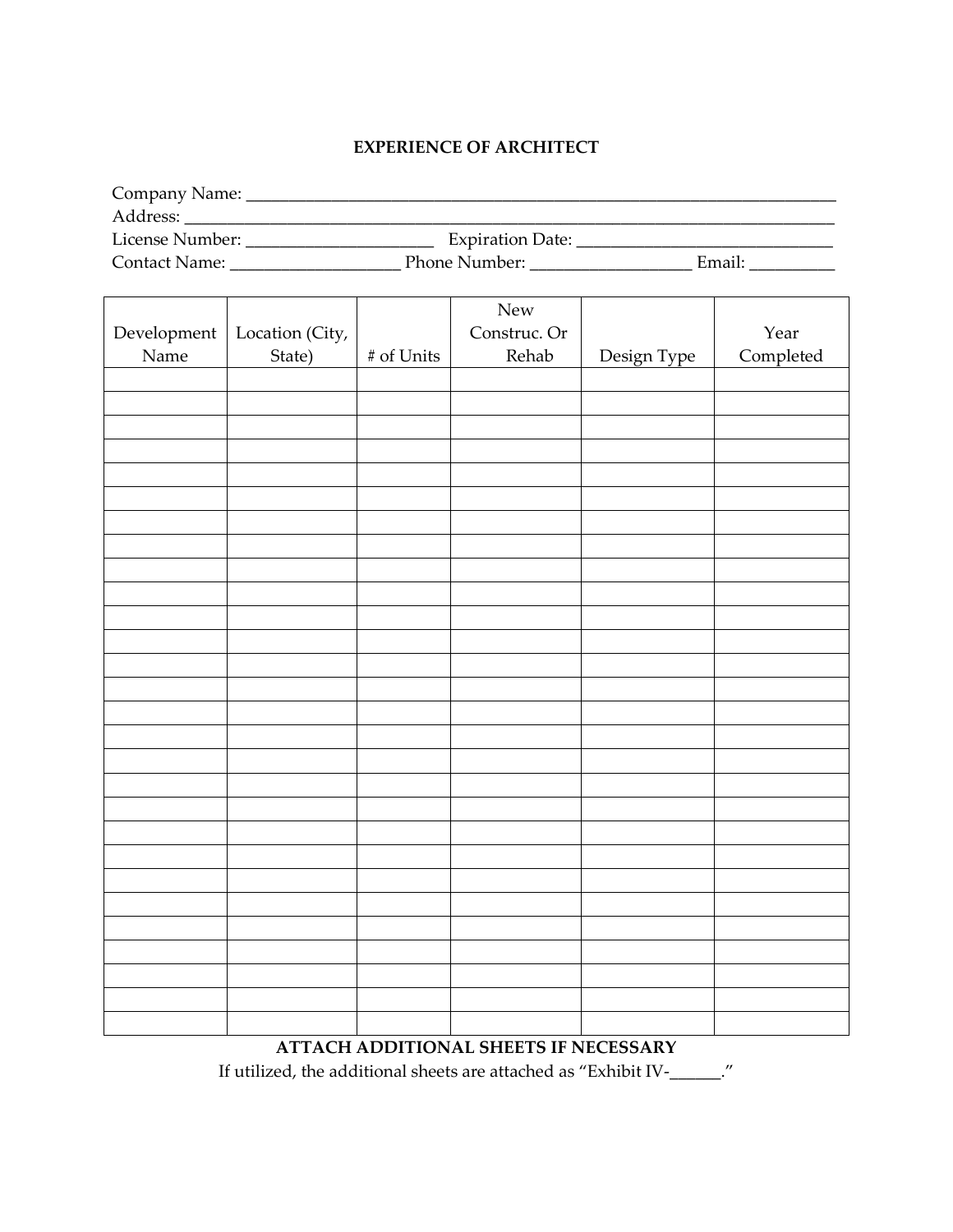# **EXPERIENCE OF GENERAL ENGINEER**

| Company Name:   |                         |        |
|-----------------|-------------------------|--------|
| Address:        |                         |        |
| License Number: | <b>Expiration Date:</b> |        |
| Contact Name:   | Phone Number:           | Email: |

|             |                 |               | New          |             |           |
|-------------|-----------------|---------------|--------------|-------------|-----------|
| Development | Location (City, |               | Construc. Or |             | Year      |
| Name        | State)          | $\#$ of Units | Rehab        | Design Type | Completed |
|             |                 |               |              |             |           |
|             |                 |               |              |             |           |
|             |                 |               |              |             |           |
|             |                 |               |              |             |           |
|             |                 |               |              |             |           |
|             |                 |               |              |             |           |
|             |                 |               |              |             |           |
|             |                 |               |              |             |           |
|             |                 |               |              |             |           |
|             |                 |               |              |             |           |
|             |                 |               |              |             |           |
|             |                 |               |              |             |           |
|             |                 |               |              |             |           |
|             |                 |               |              |             |           |
|             |                 |               |              |             |           |
|             |                 |               |              |             |           |
|             |                 |               |              |             |           |
|             |                 |               |              |             |           |
|             |                 |               |              |             |           |
|             |                 |               |              |             |           |
|             |                 |               |              |             |           |
|             |                 |               |              |             |           |
|             |                 |               |              |             |           |
|             |                 |               |              |             |           |
|             |                 |               |              |             |           |
|             |                 |               |              |             |           |
|             |                 |               |              |             |           |
|             |                 |               |              |             |           |

# **ATTACH ADDITIONAL SHEETS IF NECESSARY**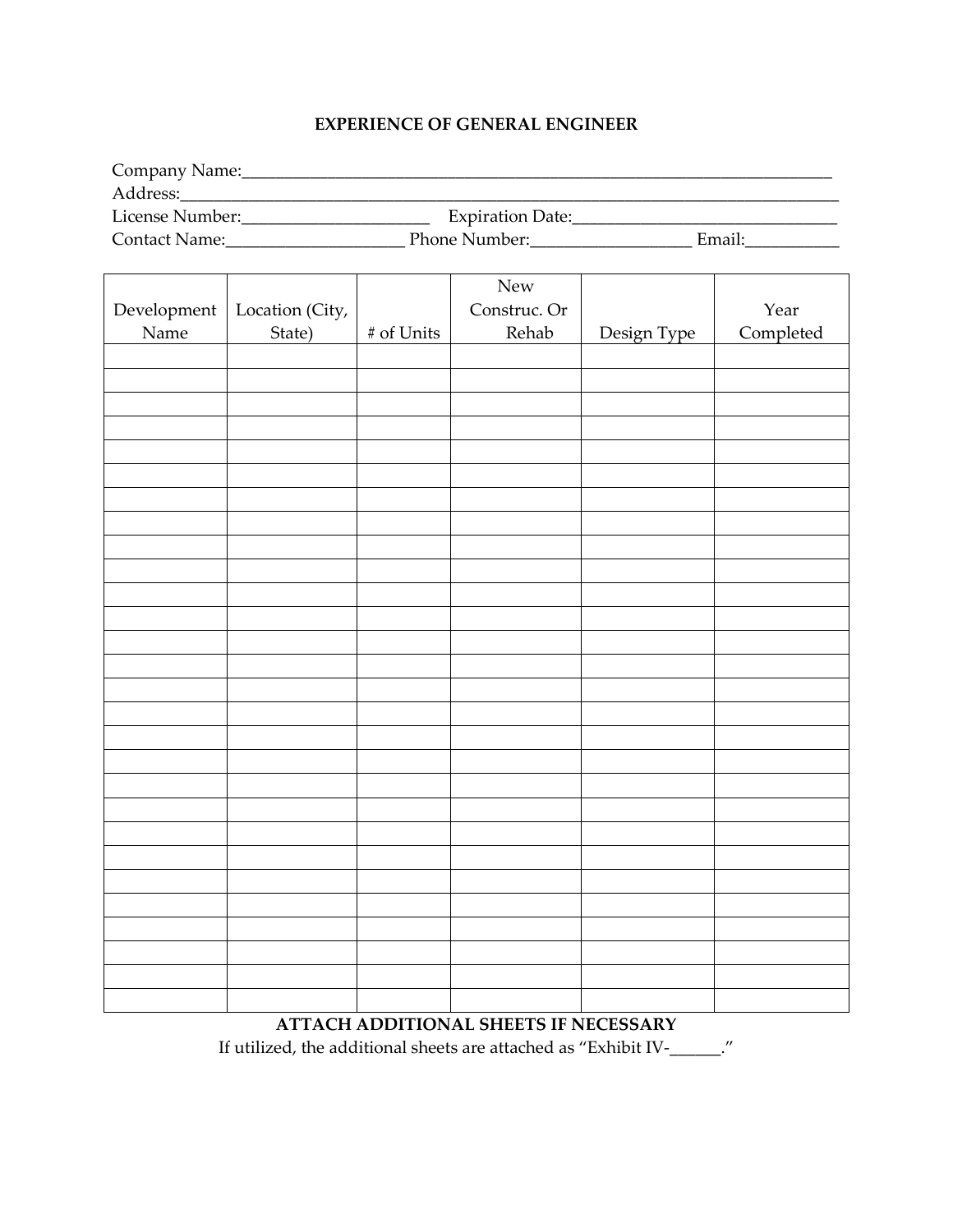#### **EXPERIENCE OF ATTORNEY**

Name of Firm: \_\_\_\_\_\_\_\_\_\_\_\_\_\_\_\_\_\_\_\_\_\_\_\_\_\_\_\_\_\_\_\_\_\_\_\_\_\_\_\_\_\_\_\_\_\_\_\_\_\_\_\_\_\_\_\_\_\_\_\_\_\_\_\_\_\_\_\_\_\_\_ Name of Attorney(s): \_\_\_\_\_\_\_\_\_\_\_\_\_\_\_\_\_\_\_\_\_\_\_\_\_\_\_\_\_\_\_\_\_\_\_\_\_\_\_\_\_\_\_\_\_\_\_\_\_\_\_\_\_\_\_\_\_\_\_\_\_\_\_\_\_ Address of Attorney: \_\_\_\_\_\_\_\_\_\_\_\_\_\_\_\_\_\_\_\_\_\_\_\_\_\_\_\_\_\_\_\_\_\_\_\_\_\_\_\_\_\_\_\_\_\_\_\_\_\_\_\_\_\_\_\_\_\_\_\_\_\_\_\_\_ Phone Number: \_\_\_\_\_\_\_\_\_\_\_\_\_\_\_\_\_\_\_\_\_\_\_\_\_\_\_\_ Email: \_\_\_\_\_\_\_\_\_\_\_\_\_\_\_\_\_\_\_\_\_\_\_\_\_\_\_\_\_\_\_\_\_\_\_

|             |               |         | Sources of         |           |             |
|-------------|---------------|---------|--------------------|-----------|-------------|
|             |               |         | Financing/Gov't.   |           |             |
|             |               | Role    | Programs           |           |             |
|             |               | (Bond,  | (Bonds/9%          |           |             |
|             |               | Real    | HC/SAIL/HOME/      | If Bonds, |             |
| Development | Location      | Estate, | SHIP/Conventional, | Name of   | Development |
| Name        | (City, State) | Other)  | etc.               | Issuer    | Name        |
|             |               |         |                    |           |             |
|             |               |         |                    |           |             |
|             |               |         |                    |           |             |
|             |               |         |                    |           |             |
|             |               |         |                    |           |             |
|             |               |         |                    |           |             |
|             |               |         |                    |           |             |
|             |               |         |                    |           |             |
|             |               |         |                    |           |             |
|             |               |         |                    |           |             |
|             |               |         |                    |           |             |
|             |               |         |                    |           |             |
|             |               |         |                    |           |             |
|             |               |         |                    |           |             |
|             |               |         |                    |           |             |
|             |               |         |                    |           |             |
|             |               |         |                    |           |             |
|             |               |         |                    |           |             |
|             |               |         |                    |           |             |
|             |               |         |                    |           |             |
|             |               |         |                    |           |             |
|             |               |         |                    |           |             |
|             |               |         |                    |           |             |
|             |               |         |                    |           |             |
|             |               |         |                    |           |             |
|             |               |         |                    |           |             |
|             |               |         |                    |           |             |

# **ATTACH ADDITIONAL SHEETS IF NECESSARY**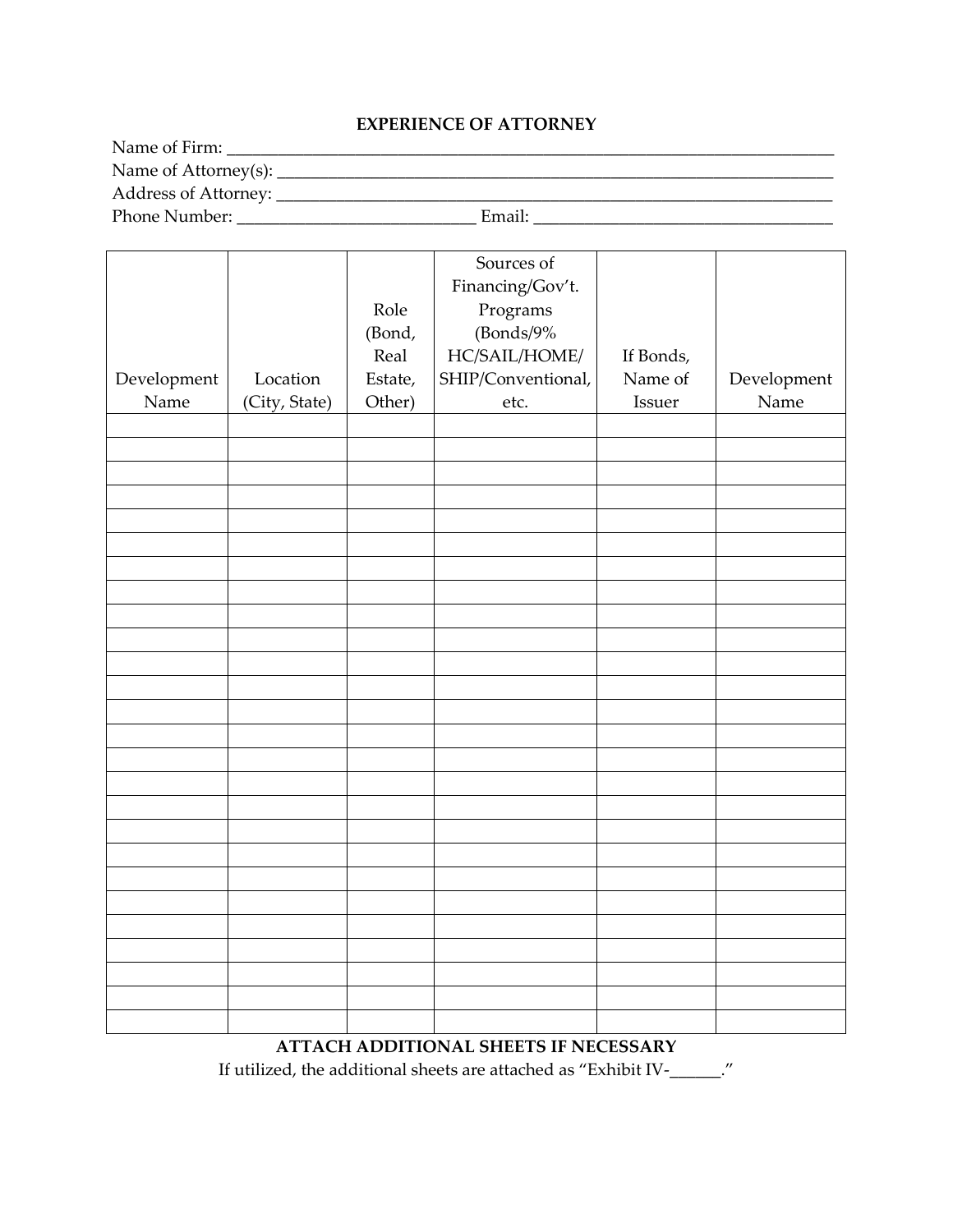#### **EXPERIENCE OF ACCOUNTANT**

Name of Firm: \_\_\_\_\_\_\_\_\_\_\_\_\_\_\_\_\_\_\_\_\_\_\_\_\_\_\_\_\_\_\_\_\_\_\_\_\_\_\_\_\_\_\_\_\_\_\_\_\_\_\_\_\_\_\_\_\_\_\_\_\_\_\_\_\_\_\_\_\_\_\_ Name of Accountant: \_\_\_\_\_\_\_\_\_\_\_\_\_\_\_\_\_\_\_\_\_\_\_\_\_\_\_\_\_\_\_\_\_\_\_\_\_\_\_\_\_\_\_\_\_\_\_\_\_\_\_\_\_\_\_\_\_\_\_\_\_\_\_\_\_ Address of Accountant: \_\_\_\_\_\_\_\_\_\_\_\_\_\_\_\_\_\_\_\_\_\_\_\_\_\_\_\_\_\_\_\_\_\_\_\_\_\_\_\_\_\_\_\_\_\_\_\_\_\_\_\_\_\_\_\_\_\_\_\_\_\_\_ Phone Number: \_\_\_\_\_\_\_\_\_\_\_\_\_\_\_\_\_\_\_\_\_\_\_\_\_\_\_\_ Email: \_\_\_\_\_\_\_\_\_\_\_\_\_\_\_\_\_\_\_\_\_\_\_\_\_\_\_\_\_\_\_\_\_\_\_

|             |               | Sources of Financing/Gov't. |                          |
|-------------|---------------|-----------------------------|--------------------------|
|             |               | Programs (Bonds/9%          |                          |
| Development | Location      | $\rm HC/SAIL/HOME/$         |                          |
| Name        | (City, State) | SHIP/Conventional, etc.     | If Bonds, Name of Issuer |
|             |               |                             |                          |
|             |               |                             |                          |
|             |               |                             |                          |
|             |               |                             |                          |
|             |               |                             |                          |
|             |               |                             |                          |
|             |               |                             |                          |
|             |               |                             |                          |
|             |               |                             |                          |
|             |               |                             |                          |
|             |               |                             |                          |
|             |               |                             |                          |
|             |               |                             |                          |
|             |               |                             |                          |
|             |               |                             |                          |
|             |               |                             |                          |
|             |               |                             |                          |
|             |               |                             |                          |
|             |               |                             |                          |
|             |               |                             |                          |
|             |               |                             |                          |
|             |               |                             |                          |
|             |               |                             |                          |
|             |               |                             |                          |
|             |               |                             |                          |
|             |               |                             |                          |

**ATTACH ADDITIONAL SHEETS IF NECESSARY** If utilized, the additional sheets are attached as "Exhibit IV-\_\_\_\_\_\_."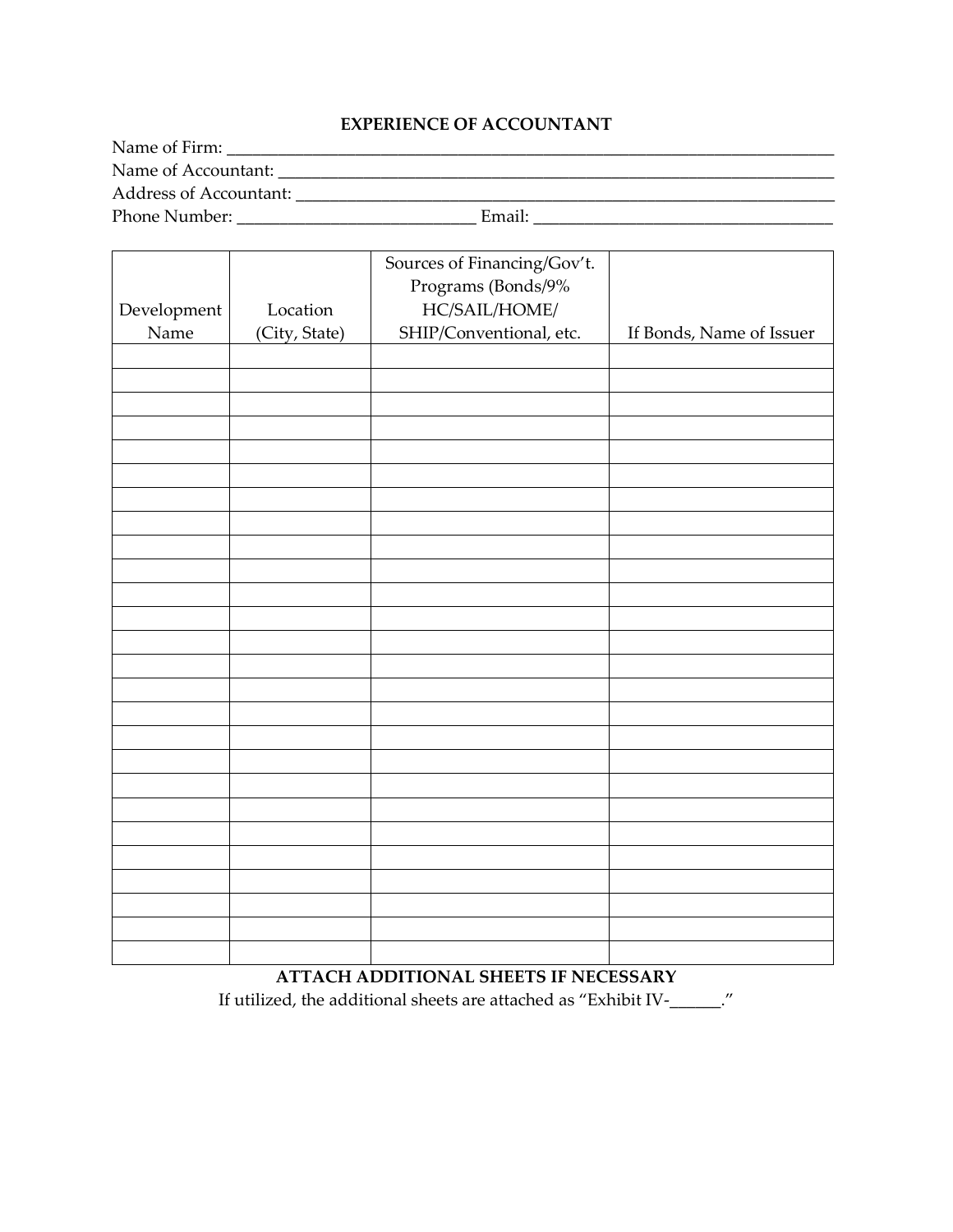#### **V. DEVELOPMENT SUMMARY AND TIMELINE**

A. Provide a short narrative description of the Development, including all amenities, unit features and scope of work to be performed. MAJOR Development AMENITIES WILL BE INCLUDED IN THE LAND USE RESTRICTION AGREEMENT AND/OR THE LOW INCOME HOUSING AGREEMENT, IF APPLICABLE. Also attach as Exhibit V-\_\_\_\_\_\_ a timeline for the completion of the Development which includes all key dates, including anticipated timing of permits and credit underwriting, bond closing date, completion of construction, rent up, and stabilization.

B. TO BE CONSIDERED COMPLETE, the Application must include a map showing the Development's location, and the location, age, number of units and current occupancy of competing bond and HC Developments within a five mile radius (info on age, number of units and occupancy can be shown on chart attached to the map). The map should also include any bond or HC Developments within the same radius that are under construction or in credit underwriting either at the ECHFA or FHFC. Additionally, the map should show the Development's proximity to community services, medical facilities, schools, shopping, major business and employment centers, and availability of public transportation. This may be found directly behind tab labeled "Exhibit V-\_\_\_\_\_\_.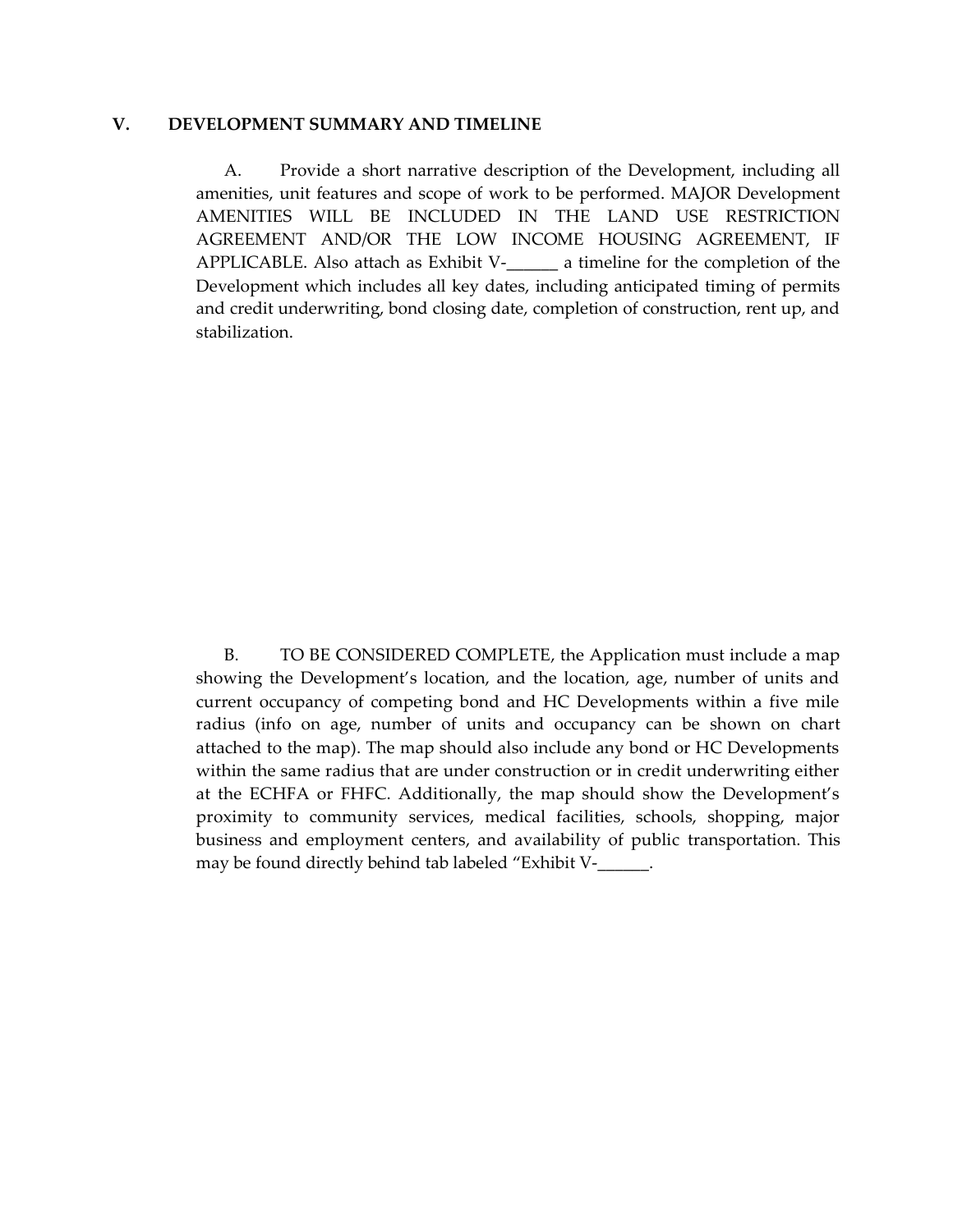#### **VI. FORM OF EXPENSE AND INDEMNITY AGREEMENT**

Attach as Exhibit VI-1 the "Form of Expense and Indemnity agreement found as Exhibit A within the "Application Procedures and Program Guidelines" handbook. An ORIGINAL SIGNATURE must be included on the form contained within the original application. Photocopies of the executed form may be utilized within the 12 copies of the application.

#### **VII. REHABILITATION APPLICANTS ONLY SECTION**

Attach as Exhibit VII-1, a detailed description of the rehabilitation activities and the status and plans for existing residents. At a minimum, the attachment should describe (i) a detail of all rehabilitation, including the rehabilitation cost per unit and the cost for each item, (ii) the current rents at the Development compared to the proposed rents, (iii) the plans for the existing residents, both during and after rehabilitation, (iv) the income levels of the current residents, and whether the current residents will qualify as residents after rehabilitation, (v) a copy of any third party physical needs assessment, or explanation for why the document is not available.

#### **VIII. HOPE VI APPLICANTS ONLY SECTION**

Attach as Exhibit VIII-1, a detailed description of the HOPE VI plan, funding, residents, and timing. At a minimum, the attachment should describe (i) the status and timing of the HOPE VI plan, and its approval by HUD, (ii) whether the lease of the property to the Applicant has been approved by HUD, (iii) the current status of the site, including whether demolition has occurred or when it will occur, (iv) a description of the existing facility that will or has been demolished, including the number of units, residents, and their incomes, (v) a plan for preference for and marketing of the new units to the existing residents, (vi) demolition budget, and source, (vii) status and timing of HOPE VI grant, (viii) copies and status of any draft HOPE VI documents, including any agreements between the Public Housing Authority and HUD or the Applicant/Developer.

(Remainder of Page Intentionally Left Blank)